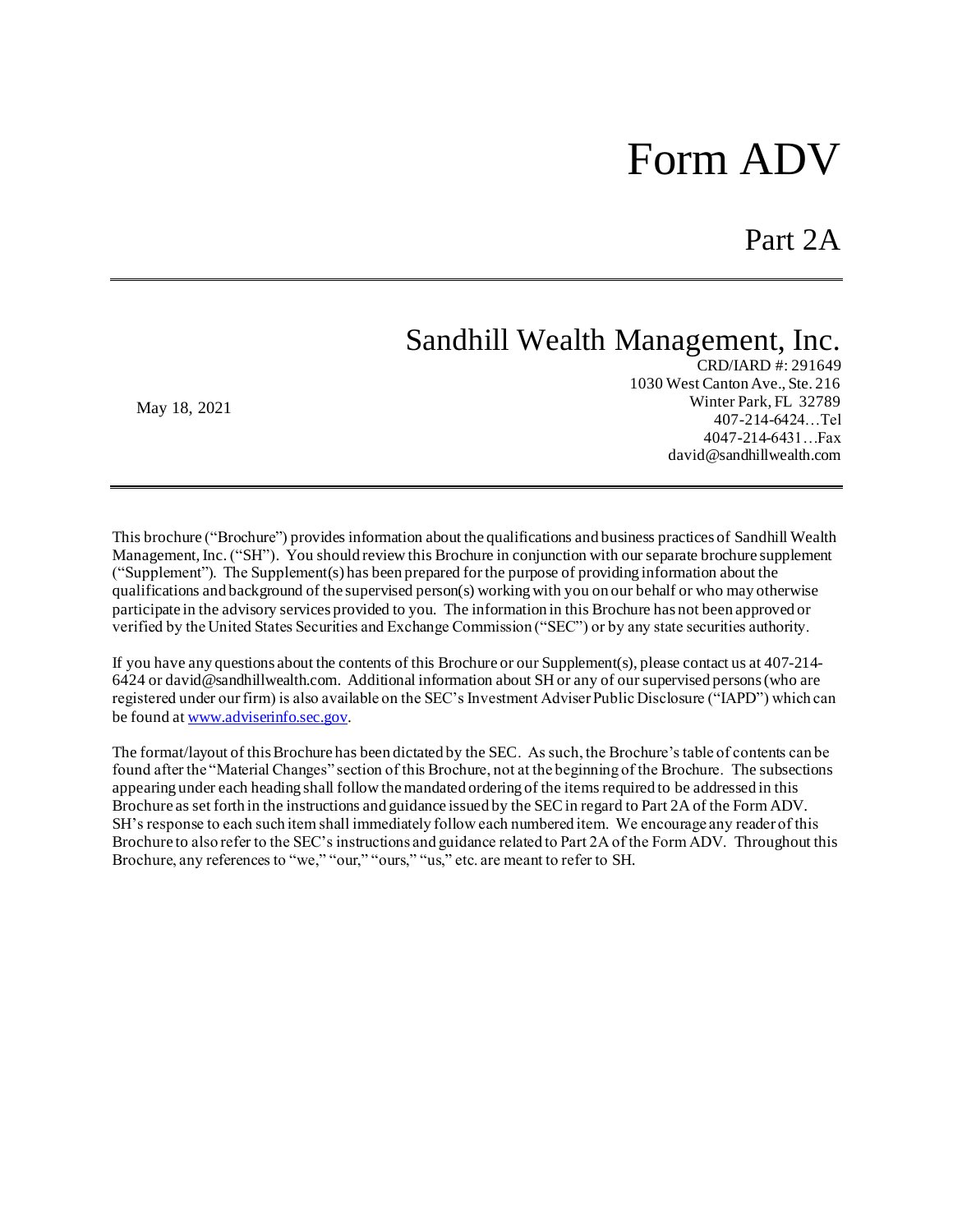# <span id="page-1-0"></span>**II. Material Changes**

Our last annual update was filed on March 9, 2021. Since our last annual update, Mr. Gulacsy has changed his email address to [david@sandhillwealth.com](mailto:david@sandhillwealth.com)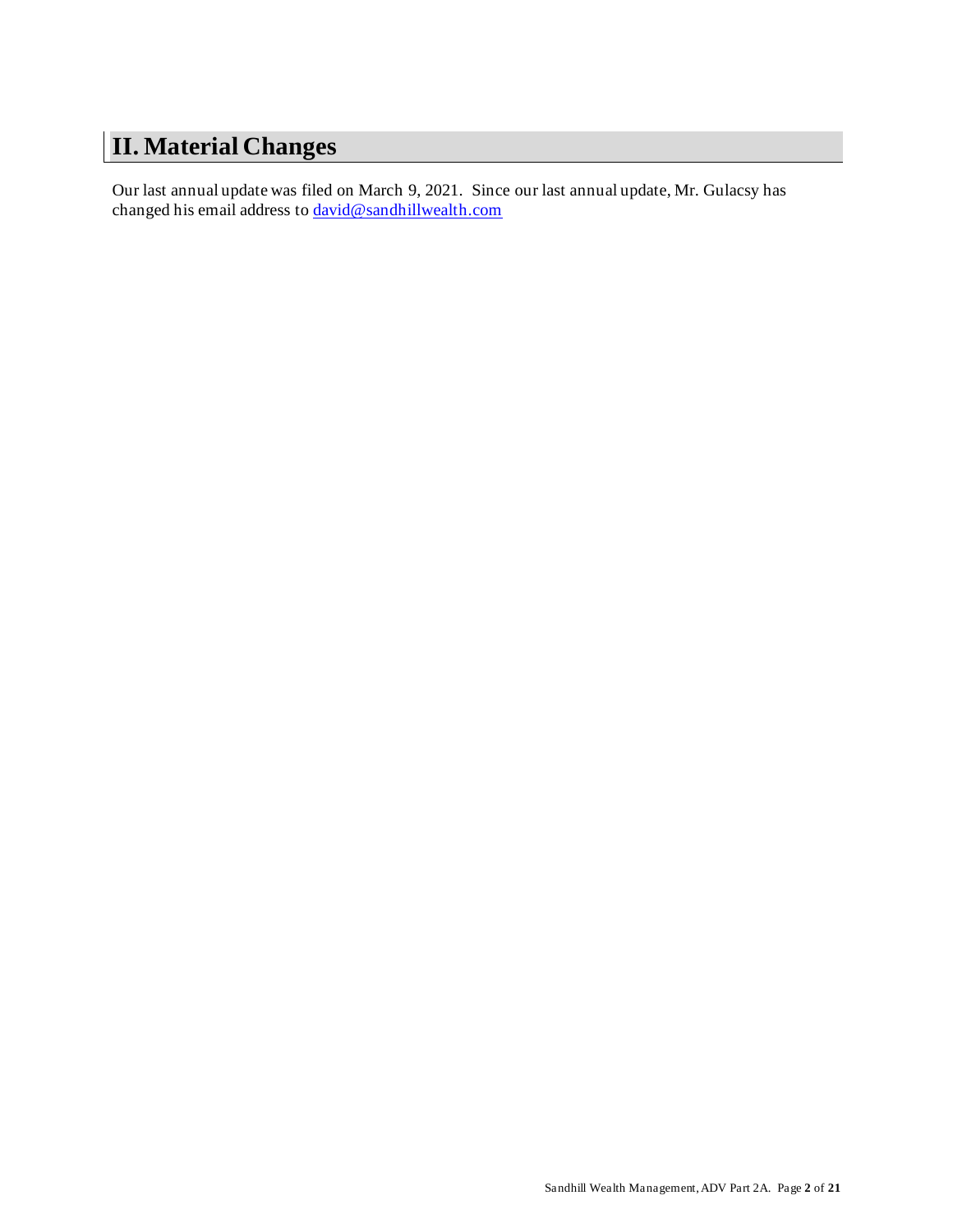# <span id="page-2-0"></span>**III. Table of Contents**

| Futures Commission Merchants, Introducing Brokers, Commodity Trading Advisors, Commodity Pool |
|-----------------------------------------------------------------------------------------------|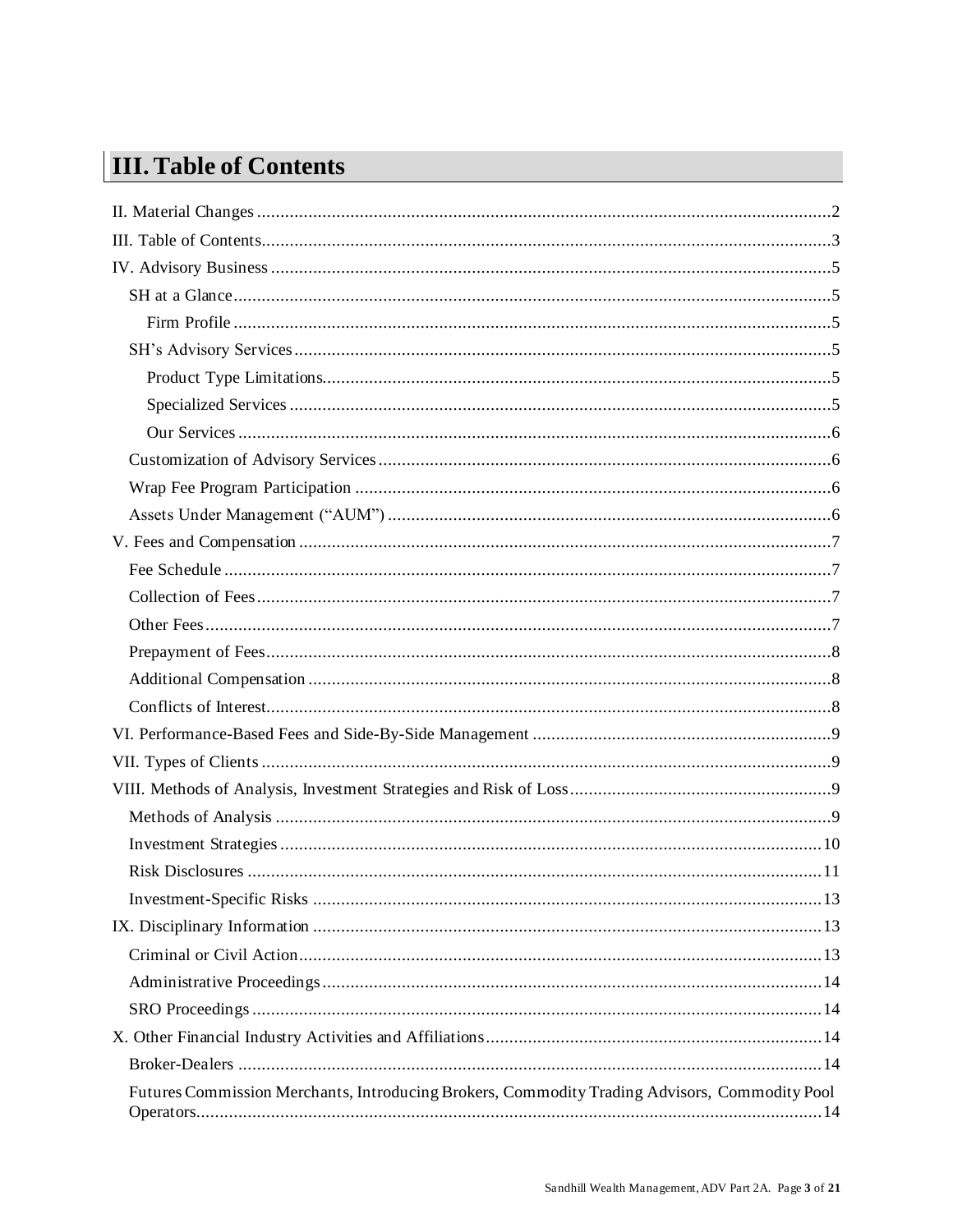| XI. Code of Ethics, Participation or Interest in Client Transactions and Personal Trading15 |
|---------------------------------------------------------------------------------------------|
|                                                                                             |
|                                                                                             |
|                                                                                             |
|                                                                                             |
|                                                                                             |
|                                                                                             |
|                                                                                             |
|                                                                                             |
|                                                                                             |
|                                                                                             |
|                                                                                             |
|                                                                                             |
|                                                                                             |
|                                                                                             |
|                                                                                             |
|                                                                                             |
|                                                                                             |
|                                                                                             |
|                                                                                             |
|                                                                                             |
|                                                                                             |
|                                                                                             |
|                                                                                             |
|                                                                                             |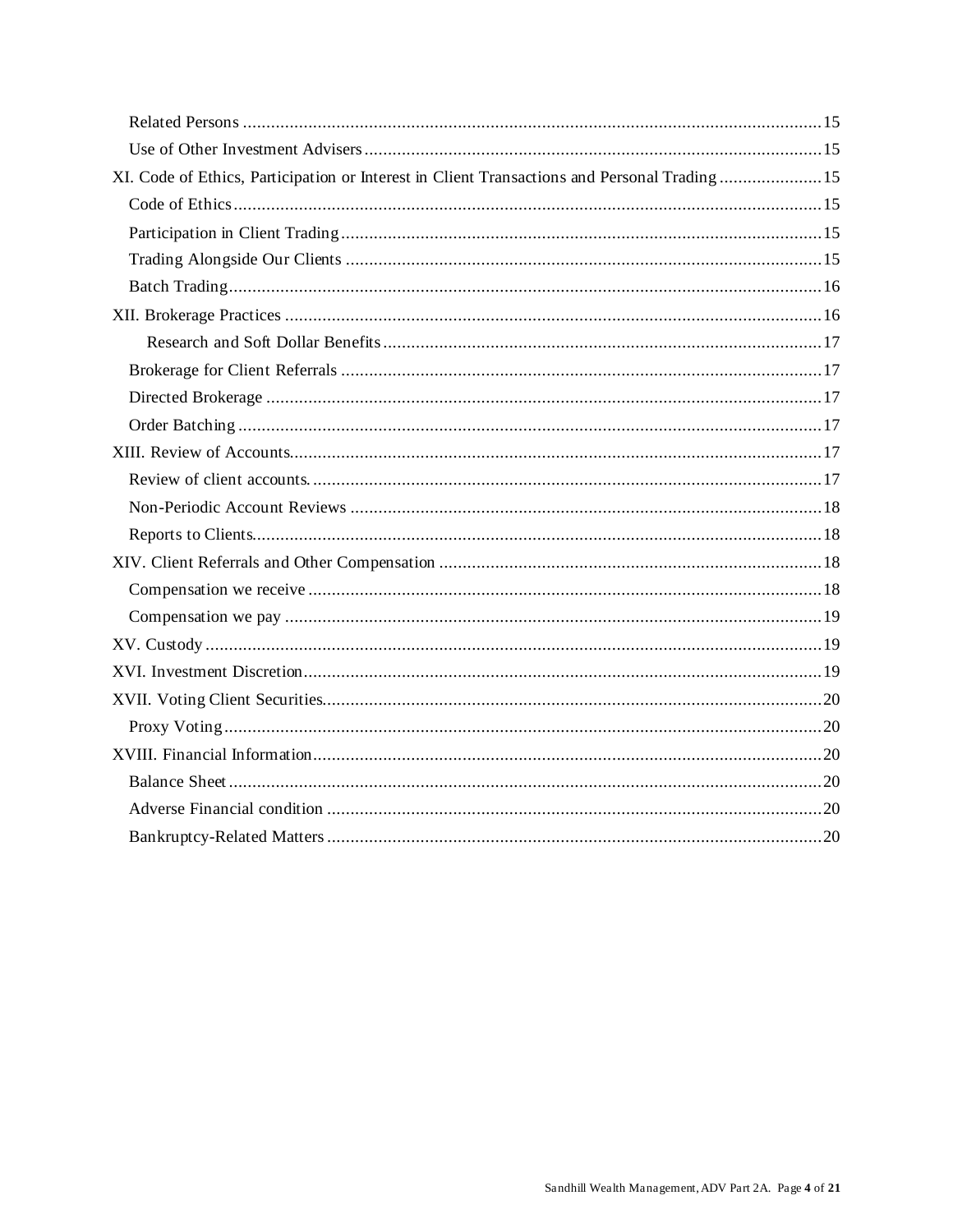# <span id="page-4-0"></span>**IV. Advisory Business**

# <span id="page-4-1"></span>**SH at a Glance**

# <span id="page-4-2"></span>**Firm Profile**

SH is an independent, full service, wealth management firm specializing in wealth management for individuals and small businesses. Our Firm was founded in December 2017 when we applied for SEC registration. Our firm is entirely owned by David Gulacsy.

# <span id="page-4-3"></span>**SH's Advisory Services**

In this section, we will describe the services we offer as well as the fees that correspond to those services. As far as investment products on which we may provide advice, those product types are identified in the grid below.

# <span id="page-4-4"></span>**Product Type Limitations**

We generally provide investment advice in relation to the following specific types of securities/investments.

| ⊠           | Exchange listed equities                                                                                                                                                                                                      | $\boxtimes$ | Mutual funds (closed-end and open-end<br>funds) |
|-------------|-------------------------------------------------------------------------------------------------------------------------------------------------------------------------------------------------------------------------------|-------------|-------------------------------------------------|
| ⊠           | Over the counter equities                                                                                                                                                                                                     | ⋈           | Exchange traded funds                           |
| ⊠           | Equities of foreign issuers                                                                                                                                                                                                   | ⊠           | U.S. government securities                      |
| ⊠           | Interests in privately offered securities<br>(hedge funds, venture capital funds,<br>private equity funds, etc.) involving any<br>of the following:<br>Real estate<br>Oil and gas<br>Mortgages or other<br>receivables/assets | ⊠           | Options on securities                           |
| ⋈           | Warrants                                                                                                                                                                                                                      |             | Options on commodities                          |
| ⊠           | Corporate debt securities (other than<br>commercial paper)                                                                                                                                                                    |             | Options on futures                              |
| ⊠           | Commercial paper                                                                                                                                                                                                              |             | Futures contracts (tangibles)                   |
| ⊠           | Certificates of deposit                                                                                                                                                                                                       |             | Futures contracts (intangibles)                 |
| $\boxtimes$ | Municipal securities                                                                                                                                                                                                          |             |                                                 |
| ⊠           | Variable life insurance                                                                                                                                                                                                       |             |                                                 |
| ⊠           | Variable annuities                                                                                                                                                                                                            |             |                                                 |

# <span id="page-4-5"></span>**Specialized Services**

None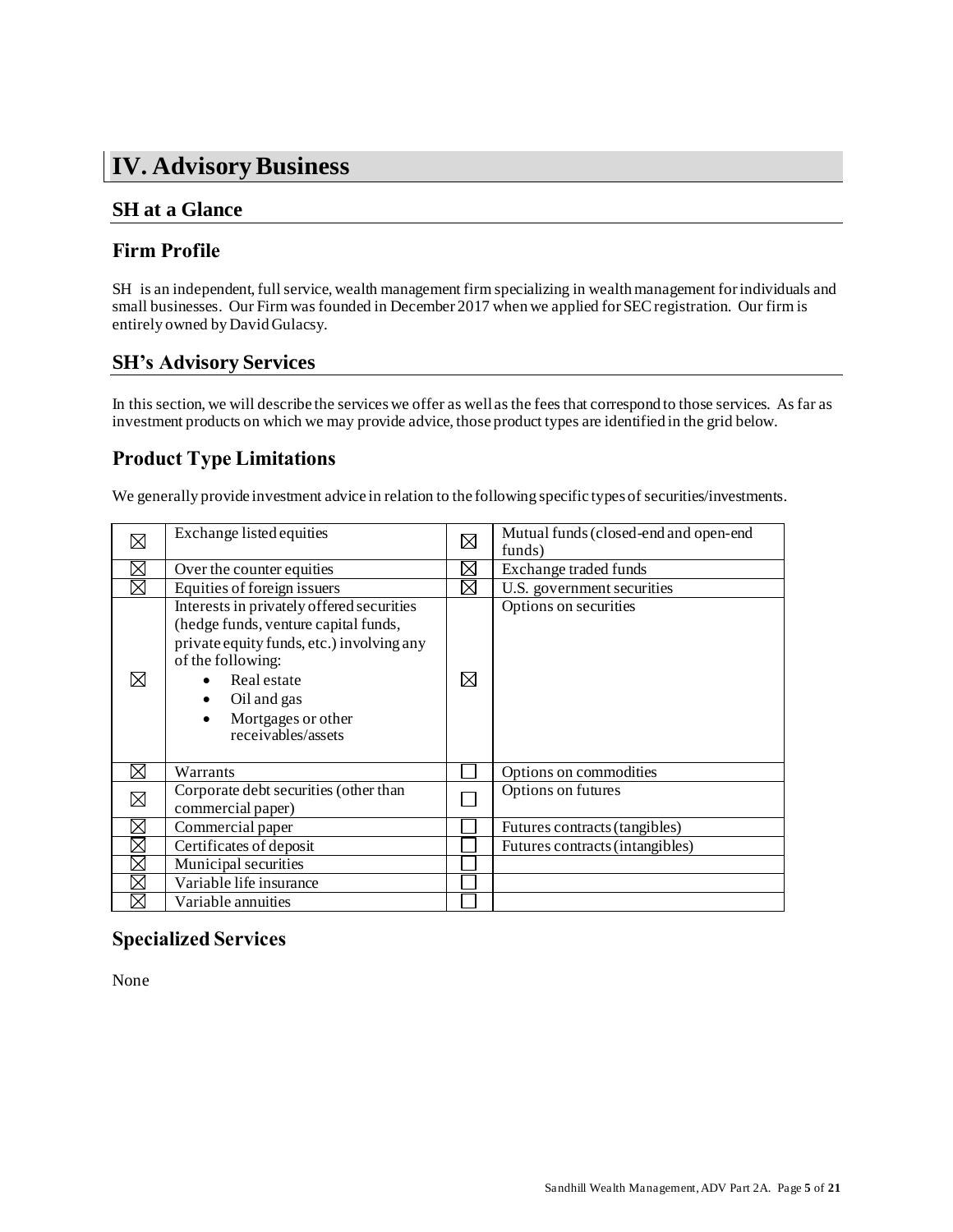### <span id="page-5-0"></span>**Our Services**

#### *Portfolio Management*

Our investment advisor representatives will create a portfolio, consisting of the security types noted in the table above. SH will manage client portfolios on a discretionary basis. SH utilizes an investment strategy focused primarily on a long term buy and hold approach as opposed to short-term trading. Each portfolio will be initially designed to meet a particular investment goal, which the Adviser has determined to be suitable to the client's circumstances. Once the appropriate portfolio has been determined, the Adviser will review the portfolio quarterly, and if necessary, rebalance such portfolio, based upon the client's individual needs, stated goals and objectives and changes to investment models. Clients will have the opportunity to place reasonable restrictions on the types of investments to be held in the portfolio. The Adviser's strategy, generally, will seek to meet client investment objectives while providing clients with access to the personal advisory services of its Advisory Representatives on at least an annual basis, or more often, depending upon prior agreement between each Advisory Representative and clients. The Advisory Representatives will not attempt to manage short-term market fluctuations with active trading (market-timing/ allocation etc.) However, the adviser may reallocate the portfolio as necessitated by large-scale macroeconomic changes in the securities markets. Mutual funds may be selected on the basis of any or all of the following criteria: performance history; the industry sector in which the fund invests; the track record of the fund's manager; the fund's investment objectives, management style and philosophy; and, the fund's management fee structure. Each client's individual needs and circumstances will determine initial portfolio weighting between funds and market sectors. Clients will have the opportunity to place reasonable restrictions on the types of investments that will be made on the client's behalf. Clients will retain individual ownership of all securities.

### <span id="page-5-1"></span>**Customization of Advisory Services**

To the fullest extent possible, we will endeavor to tailor our advisory services to meet the specific needs of each and every client. In order to determine a suitable course of action for an individual client, we will perform a review of our clients' financial circumstances and other factors that may influence the investment recommendations we may make to you from time to time. Such review may include, but would not necessarily be limited to, investment objectives, consideration of a client's overall financial condition, income and tax status, personal and business assets, risk profile, and other factors unique to a client's particular circumstances.

In making investment recommendations on behalf of a client, we will rely on a data gathering document or other questionnaire, which would be completed based on information provided by a client.

Our clients are free to impose any restrictions or other conditions with regard to how we provide our advisory services. If we agree to such restrictions and/or conditions, please be advised that restrictions and guidelines that you impose on our investment management functions may affect the composition and performance of custom portfolios (as a result, performance of custom portfolios within the same investment objective may differ and you should not expect that the performance of a custom portfolio will be identical to any other individual's portfolio performance) as well as any recommendations provided to you.

# <span id="page-5-2"></span>**Wrap Fee Program Participation**

<span id="page-5-3"></span>We do not participate in any Wrap Fee Programs.

# **Assets Under Management ("AUM")**

AUM (discretionary): \$40,000,000 AUM (non-discretionary): \$0 Total AUM: 40,000,000 Date of AUM calculation: December 31, 2020

The term, "assets under management" shall carry the same meaning as that term is defined by Form ADV.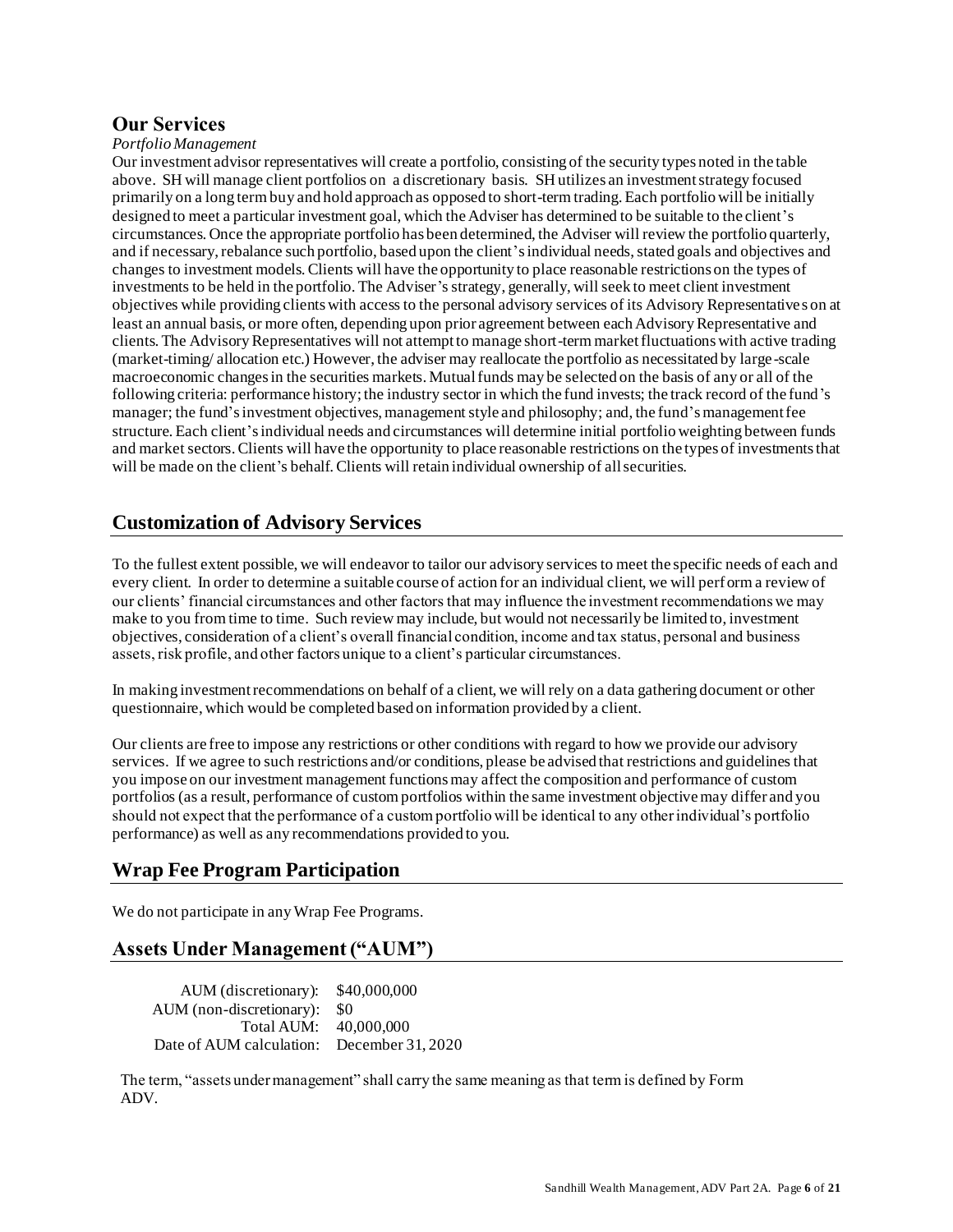# <span id="page-6-0"></span>**V. Fees and Compensation**

# <span id="page-6-1"></span>**Fee Schedule**

| <b>Break Point Level</b> | <b>Portfolio Size</b>    | <b>Annual Portfolio Management</b><br>Fee |
|--------------------------|--------------------------|-------------------------------------------|
|                          | $$0 - 249,999$           | 2.00%                                     |
|                          | $$250,000 - 499,999$     | 1.75%                                     |
|                          | $$500,000 - 749,999$     | 1.50%                                     |
|                          | $$750,000 - 1,249,999$   | 1.25%                                     |
|                          | $$1,250,000 - 1,999,999$ | 1.00%                                     |
|                          | $$2,000,000 - 4,999,999$ | 0.75%                                     |
|                          | \$5,000,000 and above    | 0.50%                                     |

All Advisory fees are charged, in advance, at the start of each calendar quarter, based upon the fair market value of the assets in the portfolio as of the last business day of the prior quarter. The initial fee will be payable when the account is established, prorated for the first partial quarter, if applicable. The initial fee will be based on the value of the assets being transferred or deposited. Thereafter, the fee will be payable on the first day of each calendar quarter based on the asset value of the account as of the last business day of the prior quarter, Additional deposits to the account are subject to the same fee procedures. No fee adjustments will be made for partial withdrawals and account depreciation.

All fee arrangements can be negotiable at our sole discretion. Specific fee arrangements will be set forth in your agreement ("Agreement") with us.

# <span id="page-6-2"></span>**Collection of Fees**

*Billing Via Custodian*.

Contemporaneously with the execution of the Agreement, you will be asked to sign an authorization that will allow the custodian of any of your account(s) to debit the account(s) the amount of our service fees and remit the fee to us. The authorization will remain valid unless and until we receive a written revocation of such authorization from you. In connection with this fee deduction process, the custodian will send you a statement, at least quarterly, indicating:

- all amounts disbursed from the account, and
- the amount of advisory fees paid directly to us.

Specific fee arrangements will be set forth in your Agreement with us.

### <span id="page-6-3"></span>**Other Fees**

In addition to our service fees, you may be assessed other fees by parties independent from us. You may also incur, relative to certain investment products (such as mutual funds), charges imposed directly at the investment product level (i.e. advisory fees, administrative fees, and other fund expenses). Brokerage fees/commissions charged to you for securities trade executions may be billed to you by the broker-dealer or custodian of record for your account, not us. Any such fees are exclusive of, and in addition to our compensation. You will be solely and directly responsible for all fees, including fees other than those we may bill directly to you.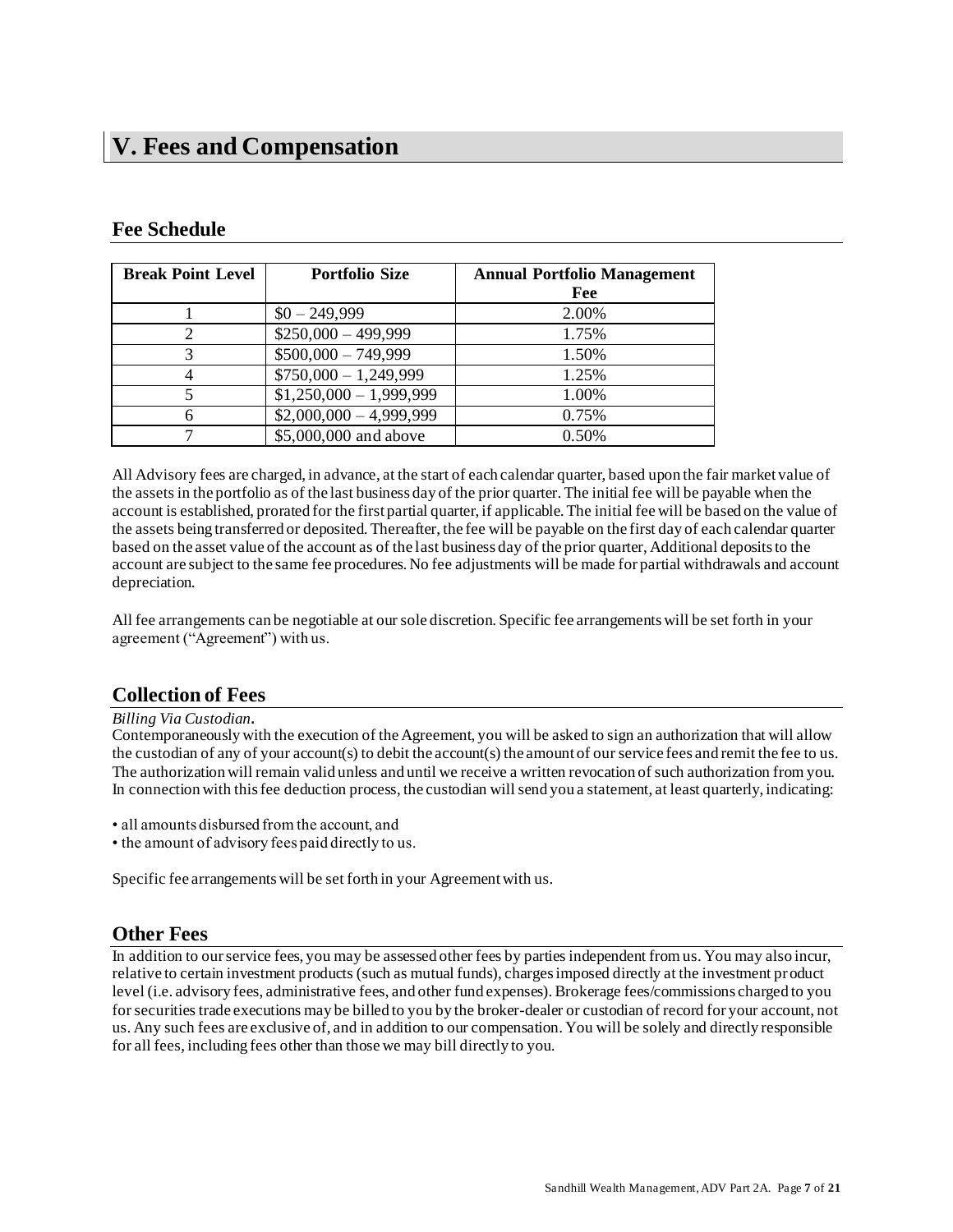# <span id="page-7-0"></span>**Prepayment of Fees**

All Advisory fees are charged, in advance, at the start of each calendar quarter, based upon the fair market value of the assets in the portfolio as of the last business day of the prior quarter. Clients who choose to terminate the Adviser's Agreement will then receive, where applicable, a prorated refund of any prepaid advisory fees. Such prorated refund will be based upon actual services and termination costs incurred up to and at the time of termination of the Adviser's services.

# <span id="page-7-1"></span>**Additional Compensation**

We are required to address situations in which we or any of our supervised persons accepts compensation for the sale of securities or other investment products, including asset-based sales charges or service fees from the sale of mutual funds. Mr. Gulacsy is registered as a representative of Fortune Financial Services, Inc. and as such may receive monetary compensation for the sale of securities to his customers.

In addition, SH's advisory representatives may also be licensed as insurance agents with various insurance companies, and in such capacity, may recommend, on a fully disclosed basis, the purchase of insurance related products.

### <span id="page-7-2"></span>**Conflicts of Interest**

The instructions in the Form ADV require us to tell you that the receipt or potential for the receipt of Additional Compensation gives our supervised persons an incentive to recommend insurance products or sell securities based on the Additional Compensation received, rather than on your specific needs. Although we are obligated to tell you this, our objective as a firm, which is shared by our supervised persons, is to place nothing before your best interests.

*How we address these conflicts*. First and foremost, we address the conflicts described above in relation to Additional Compensation by disclosing them to you in this Brochure as well as your representative's Brochure Supplement. As a matter of general policy, we aggressively discourage activities that put your interests anywhere but first. Additionally, we have instituted a comprehensive supervisory process, detailed in our Policies and Procedures ("Policies") that was designed to address, among other things, conflicts of interest such as Additional Compensation. In addition, we have designated a Chief Compliance Officer, as set forth on Schedule A of our Form ADV, to be the party responsible for the overall application and oversight of our supervisory process and our Policies. Our Chief Compliance Officer has the authority to delegate certain supervisory responsibilities to other supervised persons within our firm in order to ensure that our overall system of supervision is being carried out adequately and in a timely manner.

The potential conflict of interest resulting from the Additional Compensation described above is commonplace in the investment industry and we believe that such arrangements are not only appropriate but that they are proper in light of the added examination, licensing, registration, and other regulatory requirements. Our supervised persons have satisfied various regulatory examination and registration requirements that allow not only for the offering of the types of products and services described in the information related to the Additional Compensation described above but also the receipt of the normal and customary compensation that any similarly registered, licensed, and qualified person could receive in the form of sales compensation for those same products/services.

Bear in mind that even if our supervised persons were not registered/licensed to sell the types of products/services addressed in the preceding section, the majority of your investments or transactions involving such products would still result in you paying some sort of commission for those products. In the case of our supervised persons, their active registration/licensing may allow them to be able to receive such Additional Compensation as opposed to the executing financial institution or other licensed agent receiving that compensation.

Any Additional Compensation received by our supervised persons in connection with the products/services described in the preceding section is deemed routine and customary compensation for such activities and is not believed to be inappropriate.

*Procedures for disclosing these conflicts*. In an effort to inform you of these conflicts of interest, we have prepared this Brochure and have provided it to you, in part, for the purpose of disclosing these conflicts. You are always welcome to request a current copy of our Brochure. We are obligated to provide you a copy of this Brochure no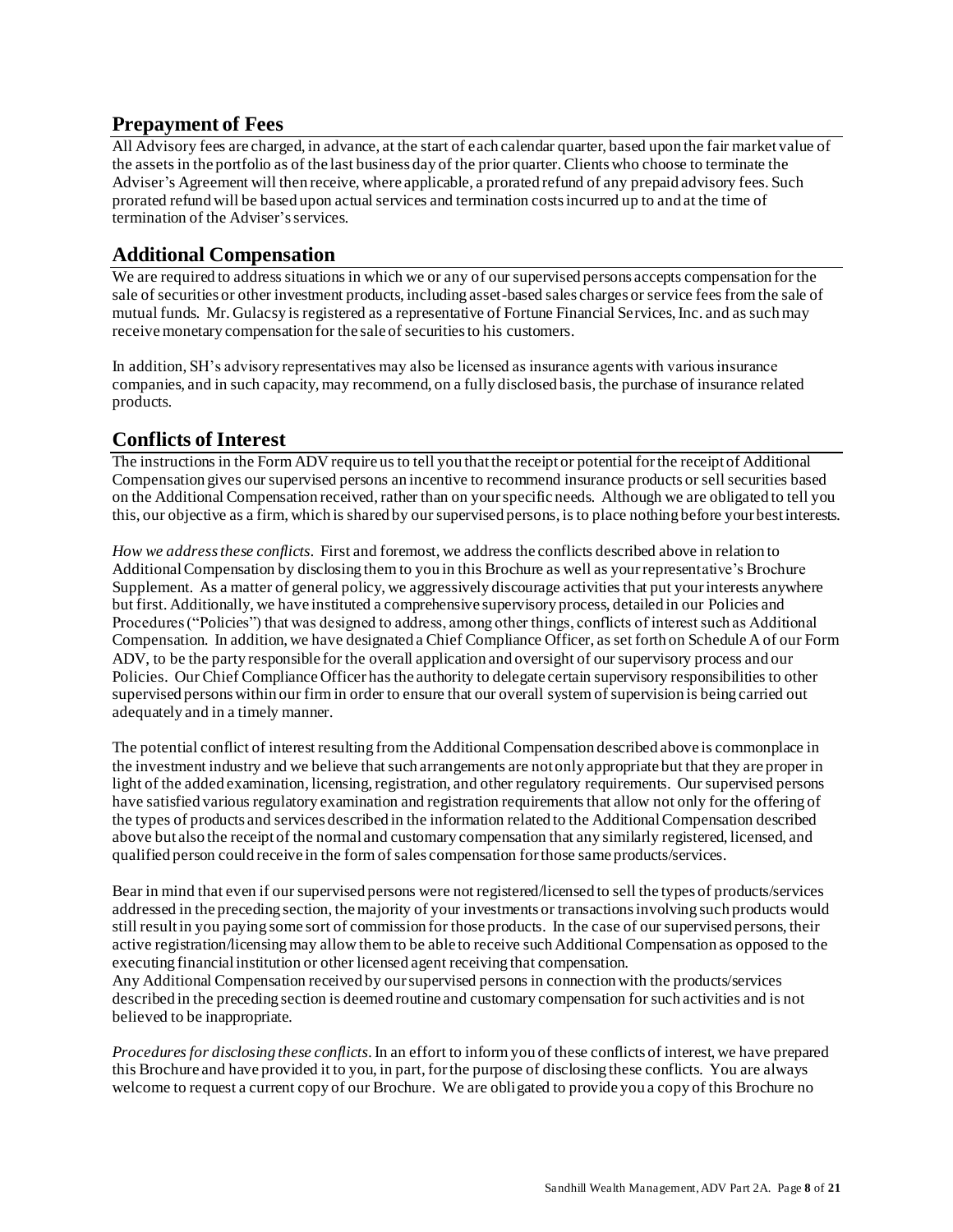later than the time you sign our Agreement and on an annual basis, we are required to provide you either (1) a copy of our current Brochure or (2) a set of instructions as to how you can request a copy of our current Brochure.

# <span id="page-8-0"></span>**VI. Performance-Based Fees and Side-By-Side Management**

We do not charge performance-based fees.

# <span id="page-8-1"></span>**VII.Types of Clients**

We will generally provide our services to the following types of clients.

- Individuals
- High net worth individuals
- Trusts
- Estates
- Business or corporate entities
- Charitable organizations

Unless otherwise specified on a per client basis, we generally do not impose (1) a minimum asset/account balance upon engagement by a client or on an ongoing basis or (2) a minimum annual fee.

# <span id="page-8-2"></span>**VIII. Methods of Analysis, Investment Strategies and Risk of Loss**

### <span id="page-8-3"></span>**Methods of Analysis**

In the course of our management process and as appropriate on a case by case basis, we will employ some or all of the following methods of analysis. For a description of the risks related to each particular method of analysis, see the information following each analysis method description.

#### **Charting / Technical** –

The terms "charting" and "technical" analysis are generally used synonymously and therefore, for the purpose of this document, we will use the term, "technical analysis." In most cases, technical analysis involves the evaluation of historical market data such as price and volume of a particular security or investment instrument. Technical analysis often times involves the use of charts, graphs, and other tools to evaluate historical factors relating to the investment instrument and perhaps the market as a whole. The goal of technical analysis is to try to identify historical trading patterns that suggest future trading activity or price targets.

Key risk(s): Economic Risk, Financial Risk, Inflation Risk, Interest Rate Risk, Legal/Regulatory Risk, Market Risk, Operational Risk, and Strategy Risk.

#### **Fundamental**

Fundamental analysis is generally the considered the opposite approach to technical analysis. Fundamental analysis involves the attempt to identify the intrinsic value (i.e. the actual, true/real value) of an investment instrument by examining any related economic, financial, and other quantitative/qualitative factors relevant to that instrument. Fundamental analysis can take into account anything that may impact the underlying value of the instrument. Examples of such things may include large-scale economic issues such as the overall condition or current cycle of the economy, industry-specific or sector-specific conditions, etc. Other company/issuer-specific factors may also be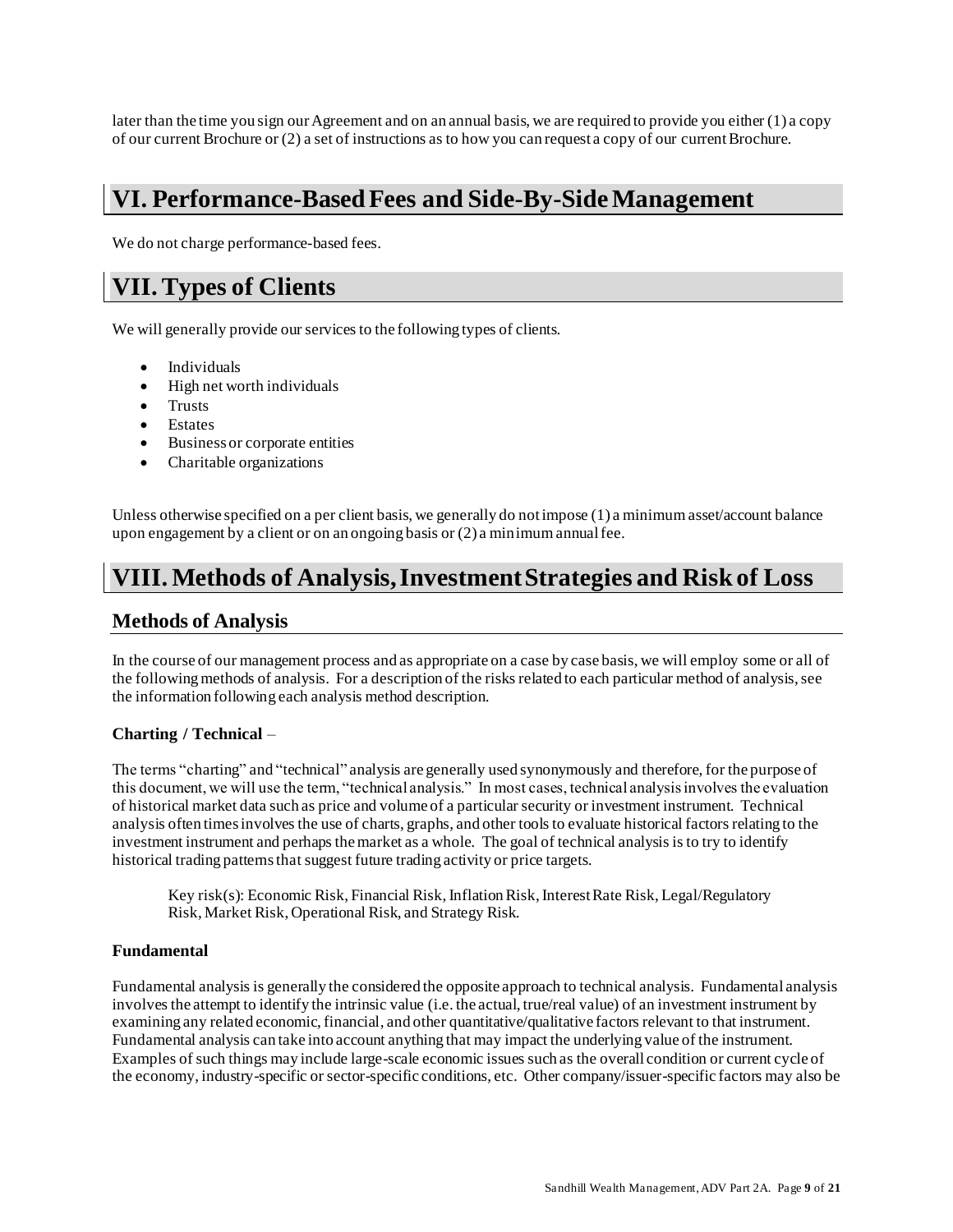taken into consideration such as the company's/issuer's current financial condition, management experience and capabilities, legal/regulatory matters, the overall type and volume of current and expected business, etc.

One of the goals of fundamental analysis is to attempt to derive a value that can be compared to the current market price for a particular financial instrument in hopes of determining whether the instrument is overpriced (time to sell) or underpriced (time to buy).

Key risk(s): Economic Risk, Financial Risk, Inflation Risk, and Interest Rate Risk.

Investing in securities or other investment products involves the risk of loss and you should be prepared to bear such losses.

### <span id="page-9-0"></span>**Investment Strategies**

In the course of our management process and as appropriate on a case by case basis, we will employ any of the following investment strategies. For a description of the risks related to each particular investment strategy, see the information following each strategy description. The codes used below relate to risks described further below in this section.

#### **Long-Term Purchases**

Long-term purchases generally involve the acquisition of an investment instrument and holding it for a period of at least one year.

Key risk(s): Capital Risk, Economic Risk, Financial Risk, and Inflation Risk.

#### **Short-Term Purchases**

Short-term purchases generally involve the acquisition of an investment instrument and holding it for a period of not more than one year.

Key risk(s): Capital Risk, Economic Risk, Financial Risk, and Inflation Risk.

#### **MarginTrading**

Margin trading, or "trading on margin," as it is generally stated, involves the ability to purchase a dollar value of securities that is greater than the dollar value of funds you have available for the purchase. Essentially, trading on margin means that you can borrow additional funds, generally from the firm that holds your brokerage account, to purchase investment instruments that exceed the amount with which you have funded your account.

Key risk(s): Capital Risk, Credit Risk, Currency Risk, Higher Trading Costs, Inflation Risk, Legal/Regulatory Risk, and Margin Risk.

Investing in securities or other investment products involves the risk of loss and you should be prepared to bear such losses.

#### **Option Writing** (including covered/uncovered options or spreading strategies)

We will also employ the use of options trading in the event that such trading complements an investment strategy we may be carrying out for a particular client. An option is the right either to buy or sell a specified amount or value of a particular underlying investment instrument at a fixed price (i.e. the "exercise price") by exercising the option before its specified expiration date. Options giving you the right to buy are called "call" options. Options giving you the right to sell are called "put" options. When trading options on behalf of a client, we may use covered or uncovered options or various strategies such as spreads and straddles.

Covered call options involve selling options when we own the underlying security. Covered put options involve selling fully cash-secured puts. Uncovered call options involve selling options when we don't own the underlying security. Uncovered put options involve selling put that are partially cash-secured. Spread options are two leg trades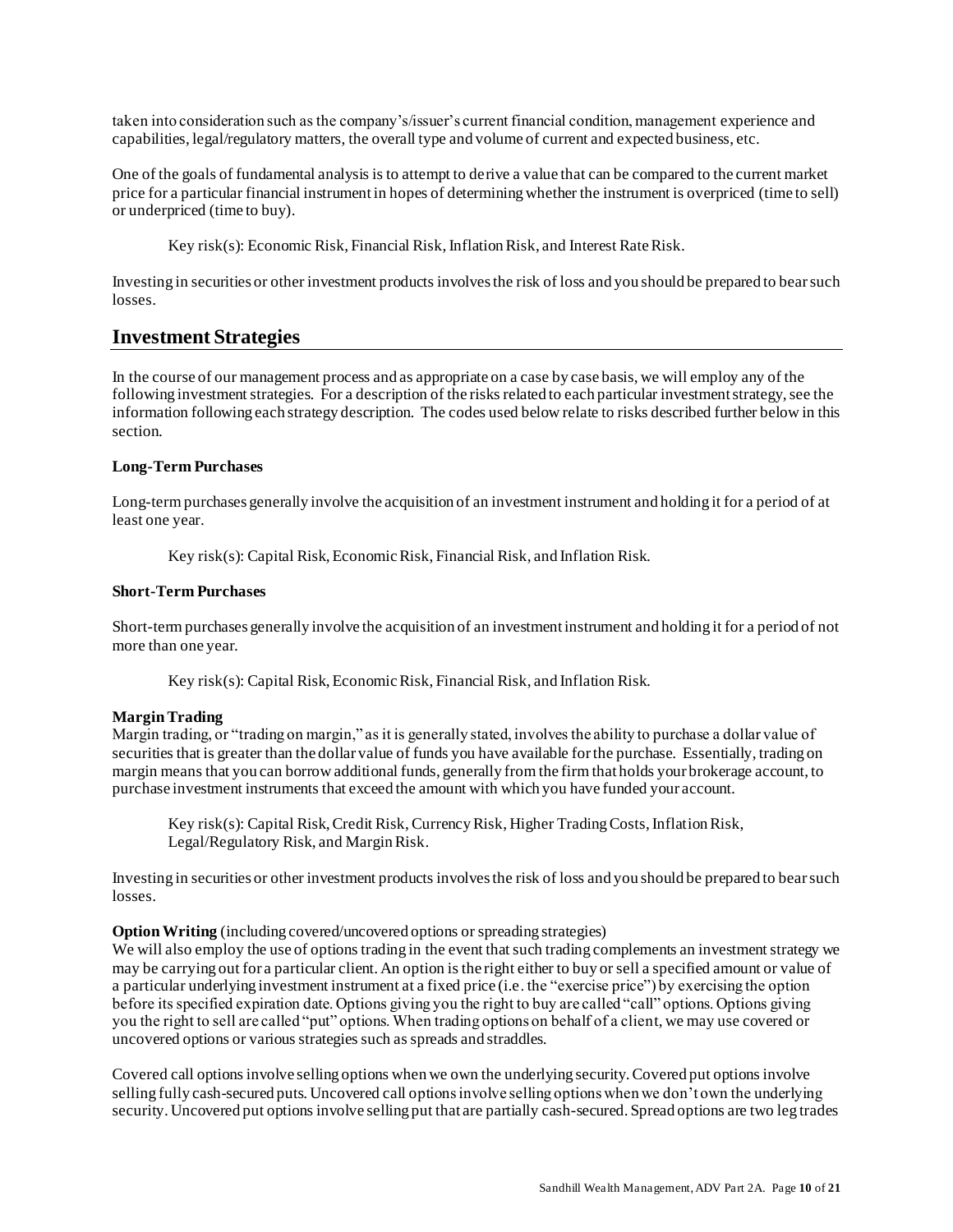where we are buying one option type (call or put) and selling the same option type (call or put) with a different strike and/or expiration.

Key risk(s): Capital Risk, Currency Risk, Economic Risk, Financial Risk, Legal/Regulatory Risk, Market Risk, Margin Risk, and Strategy Risk

### <span id="page-10-0"></span>**Risk Disclosures**

#### **Capital Risk**

Capital risk is one of the most basic, fundamental risks of investing; it is the risk that you may lose 100 percent of your money. All investments carry some form of risk and the loss of capital is generally a risk for any investment instrument.

#### **Credit Risk**

Credit risk can be a factor in situations where an investment's performance relies on a borrower's repayment of borrowed funds. With credit risk, an investor can experience a loss or unfavorable performance if a borrower does not repay the borrowed funds as expected or required. Investment holdings that involve forms of indebtedness (i.e. borrowed funds) are subject to credit risk.

#### **Currency Risk**

Fluctuations in the value of the currency in which your investment is denominated may affect the value of your investment and thus, your investment may be worth more or less in the future. All currency is subject to swings in valuation and thus, regardless of the currency denomination of any particular investment you own, currency risk is a realistic risk measure. That said, currency risk is generally a much larger factor for investment instruments denominated in currencies other than the most widely used currencies (U.S. dollar, British pound, Euro, Japanese yen, etc.).

#### **Economic Risk**

The prevailing economic environment is important to the health of all businesses. Some companies, however, are more sensitive to changes in the domestic or global economy than others. These types of companies are often referred to as cyclical businesses. Countries in which a large portion of businesses are in cyclical industries are thus also very economically sensitive and carry a higher amount of economic risk. If an investment is issued by a party located in a country that experiences wide swings from an economic standpoint or in situations where certain elements of an investment instrument are hinged on dealings in such countries, the investment instrument will generally be subject to a higher level of economic risk.

#### **Financial Risk**

Financial risk is represented by internal disruptions within an investment or the issuer of an investment that can lead to unfavorable performance of the investment. Examples of financial risk can be found in cases like Enron or many of the dot com companies that were caught up in a period of extraordinary market valuations that were not based on solid financial footings of the companies.

#### **Higher Trading Costs**

For any investment instrument or strategy that involves active or frequent trading, you may experience larger than usual transaction-related costs. Higher transaction-related costs can negatively affect overall investment performance.

#### **Inflation Risk**

Inflation risk involves the concern that in the future, your investment or proceeds from your investment will not be worth what they are today. Throughout time, the prices of resources and end-user products generally increase and thus, the same general goods and products today will likely be more expensive in the future. The longer an investment is held, the greater the chance that the proceeds from that investment will be worth less in the future than what they are today. Said another way, a dollar tomorrow will likely get you less than what it can today.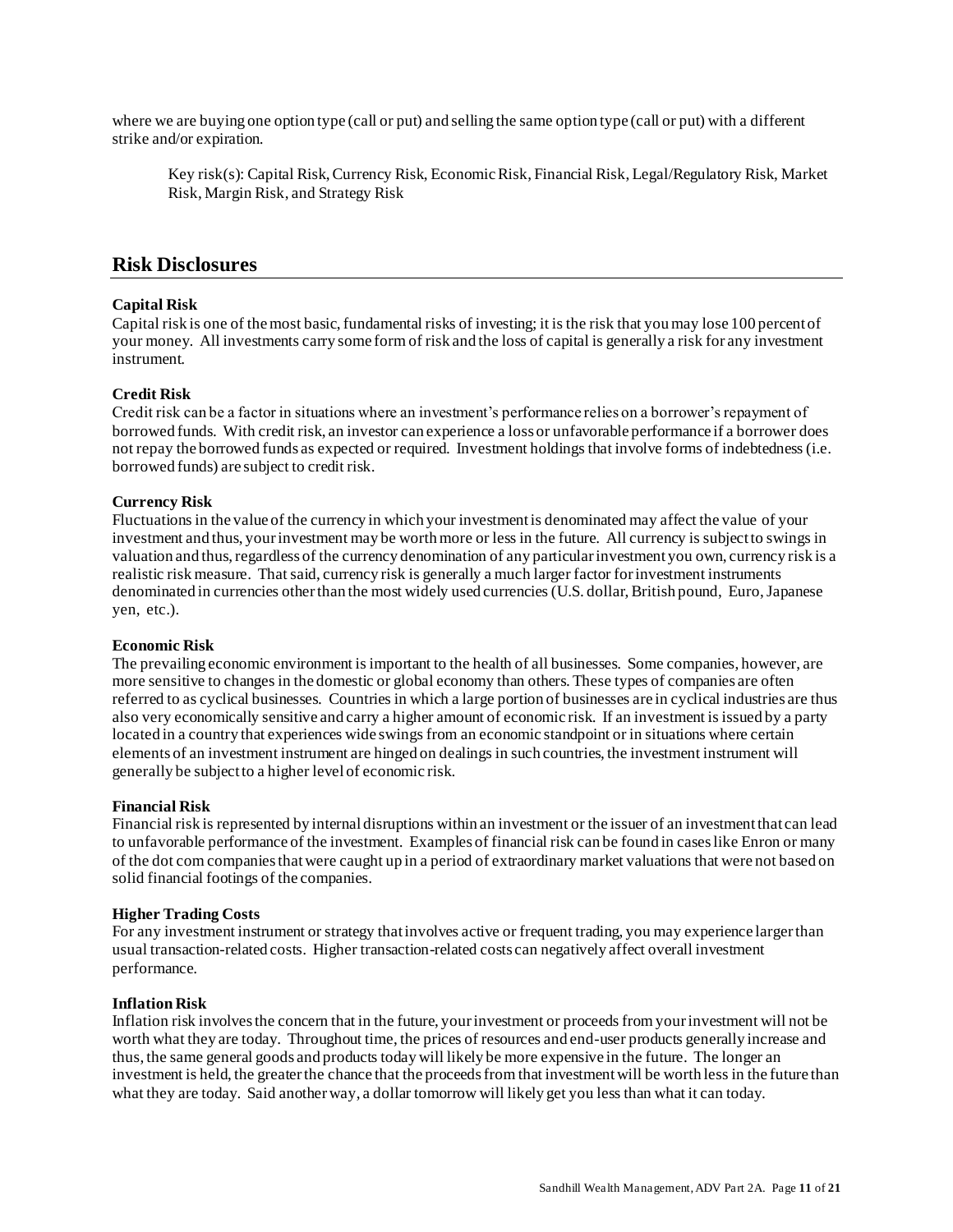#### **Interest Rate Risk**

Certain investments involve the payment of a fixed or variable rate of interest to the investment holder. Once an investor has acquired or has acquired the rights to an investment that pays a particular rate (fixed or variable) of interest, changes in overall interest rates in the market will affect the value of the interest-paying investment(s) they hold. In general, changes in prevailing interest rates in the market will have an inverse relationship to the value of existing, interest paying investments. In other words, as interest rates move up, the value of an instrument paying a particular rate (fixed or variable) of interest will go down. The reverse is generally true as well.

#### **Legal/Regulatory Risk**

Certain investments or the issuers of investments may be affected by changes in state or federal laws or in the prevailing regulatory framework under which the investment instrument or its issuer is regulated. Changes in the regulatory environment or tax laws can affect the performance of certain investments or issuers of those investments and thus, can have a negative impact on the overall performance of such investments.

#### **Liquidity Risk**

Certain assets may not be readily converted into cash or may have a very limited market in which they trade. Thus, you may experience the risk that your investment or assets within your investment may not be able to be liquidated quickly, thus, extending the period of time by which you may receive the proceeds from your investment. Liquidity risk can also result in unfavorable pricing when exiting (i.e. not being able to quickly get out of an investment before the price drops significantly) a particular investment and therefore, can have a negative impact on investment returns.

#### **Margin Risk**

- You can lose more funds than you deposit in a margin account. A decline in value of securities that are purchased on margin may require you to provide additional funds to the custodian holding your margin account in order to avoid a forced sale of those securities or other securities in your account.
- The custodian holding your margin account can force the sale of securities in your margin account. If the equity in your account falls below the margin maintenance level required by law or below the custodian's "house" requirement, the custodian can sell the securities in your account to cover the margin deficiency. You will be responsible for any shortfall in the account after such sale.
- Securities can be sold without contacting you prior to sale. Some investors mistakenly believe they must be contacted before a margin call becomes valid and that securities in their accounts cannot be liquidated to meet the call unless they have been contacted ahead of time. Most firms will attempt to notify you of margin calls, however, they are not required to do so. Even if the custodian has contacted you to provide a specific date by which you can meet a margin call, the custodian can still take necessary steps to protect its financial interests, including immediately selling the securities without notice to you.
- You are not entitled to choose which securities in your margin account are liquidated or sold to meet your margin call. Because the securities are used as collateral for the margin loan, the custodian has the right to decide which securities to sell in order to protect its interests.
- The custodian can increase its "house" maintenance requirement sat any time and is not required to provide you with advance, written notice. These changes in policy can take effect immediately and may result in the issuance of a margin maintenance call. Your failure to satisfy this call may cause a forced liquidation in your account.
- You are not entitled to an extension of time on a margin call. While an extension of time to meet margin requirements may be available to clients under certain conditions, a client does not have the right to the extension.

#### **Market Risk**

The market value of an investment will fluctuate as a result of the occurrence of the natural economic forces of supply and demand on that investment, its particular industry or sector, or the market as a whole. Market risk may affect a single issuer, industry or sector of the economy or may affect the market as a whole. Market risk can affect any investment instrument or the underlying assets or other instruments held by or traded within that investment instrument.

#### **Operational Risk**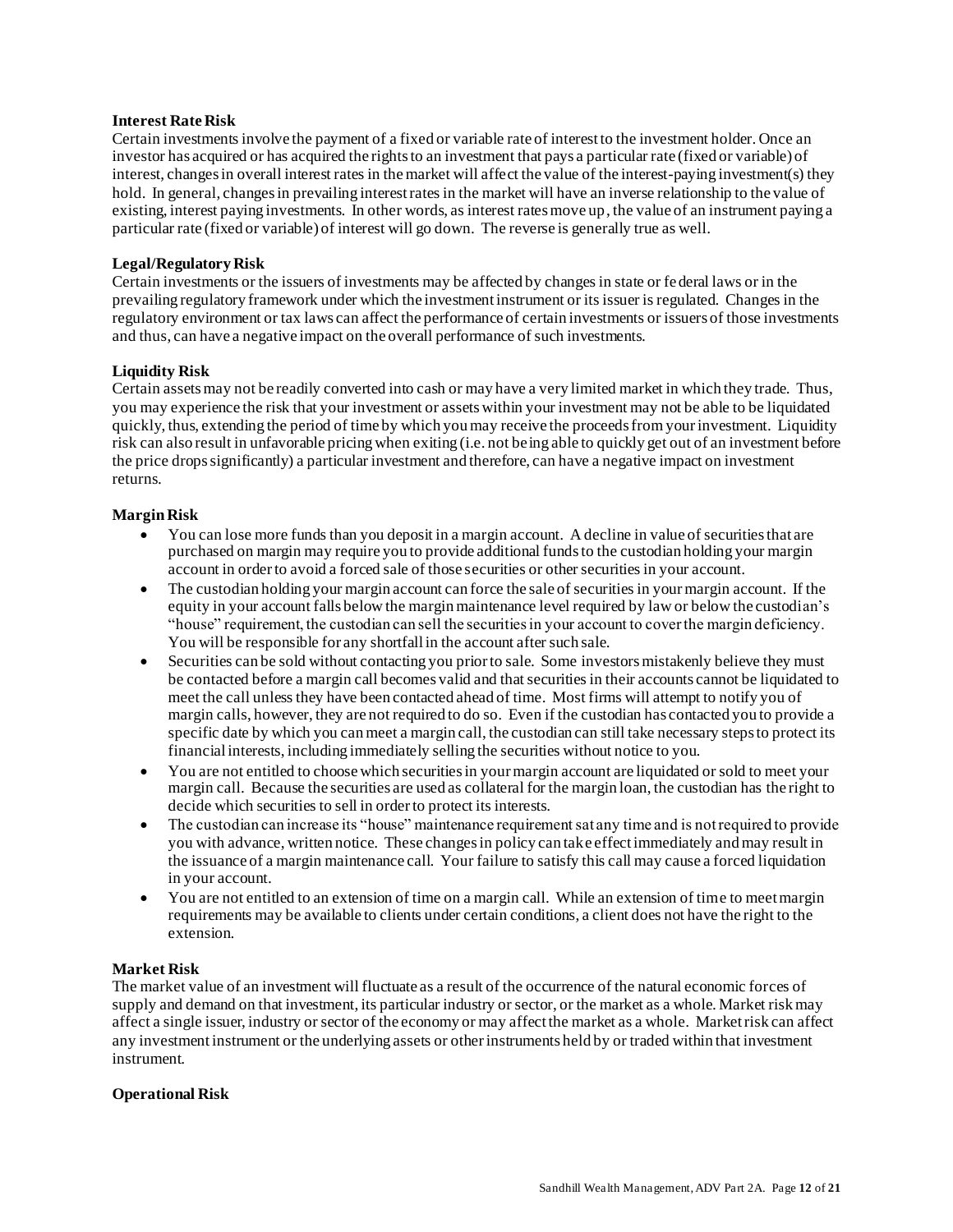Operational risk can be experienced when an issuer of an investment product is unable to carry out the business it has planned to execute. Operational risk can be experienced as a result of human failure, operational inefficiencies, system failures, or the failure of other processes critical to the business operations of the issuer or counter party to the investment.

#### **Past Performance**

Charting and technical analysis are often used interchangeably. Technical analysis generally attempts to forecast an investment's future potential by analyzing its past performance and other related statistics. In particular, technical analysis often times involves an evaluation of historical pricing and volume of a particular security for the purpose of forecasting where future price and volume figures may go. As with any investment analysis method, technical analysis runs the risk of not knowing the future and thus, investors should realize that even the most diligent and thorough technical analysis cannot predict or guarantee the future performance of any particular investment instrument or issuer thereof.

#### **Strategy Risk**

There is no guarantee that the investment strategies discussed herein will work under all market conditions and each investor should evaluate his/her ability to maintain any investment he/she is considering in light of his/her own investment time horizon. Investments are subject to risk, including possible loss of principal.

# <span id="page-12-0"></span>**Investment-Specific Risks**

There is no single type of investment instrument that we predominantly recommend, however, please be mindful that all investments carry some form and degree of risk. Certain types of investments carry greater types and levels of risk than others and you should make sure that you fully understand not only the investment product itself but also the attendant risk factors associated with such products.

# <span id="page-12-1"></span>**IX. Disciplinary Information**

The purpose of this section is for us to disclose to you any legal, disciplinary, or other events that you may consider material in your evaluation of our firm or the integrity of our management. Following each of the numbered items below, we shall provide details as to each applicable matter or we will answer "No" or "N/A." This information is presented in a question and answer format. The time period required to be covered by our answers in this section is ten years from the date of the events requiring disclosure.

# <span id="page-12-2"></span>**Criminal or Civil Action**

| In any domestic, foreign, or military court of competent jurisdiction, has SH or any of its management persons                                                                                                                                                                                                                                                        |     |                |
|-----------------------------------------------------------------------------------------------------------------------------------------------------------------------------------------------------------------------------------------------------------------------------------------------------------------------------------------------------------------------|-----|----------------|
| Been convicted of, or pled guilty or nolo contendere ("no<br>contest") to (a) any felony; (b) a misdemeanor that involved<br>investments or an investment-related business, fraud, false<br>statements or omissions, wrongful taking of property, bribery,<br>perjury, forgery, counterfeiting, or extortion; or (c) a conspiracy<br>to commit any of these offenses? | Yes | $\boxtimes$ No |
| Been identified as the named subject of a pending criminal<br>proceeding that involves an investment-related business, fraud,<br>false statements or omissions, wrongful taking of property,<br>bribery, perjury, forgery, counterfeiting, extortion, or a<br>conspiracy to commit any of these offenses?                                                             | Yes | $\boxtimes$ No |
| Been found to have been involved in a violation of an investment-<br>related statute or regulation; or                                                                                                                                                                                                                                                                | Yes | $\boxtimes$ No |
| Been the subject of any order, judgment, or decree permanently<br>or temporarily enjoining, or otherwise limiting, your firm or a<br>management person from engaging in any investment-related<br>activity, or from violating any investment-related statute, rule, or<br>order?                                                                                      | Yes | $\boxtimes$ No |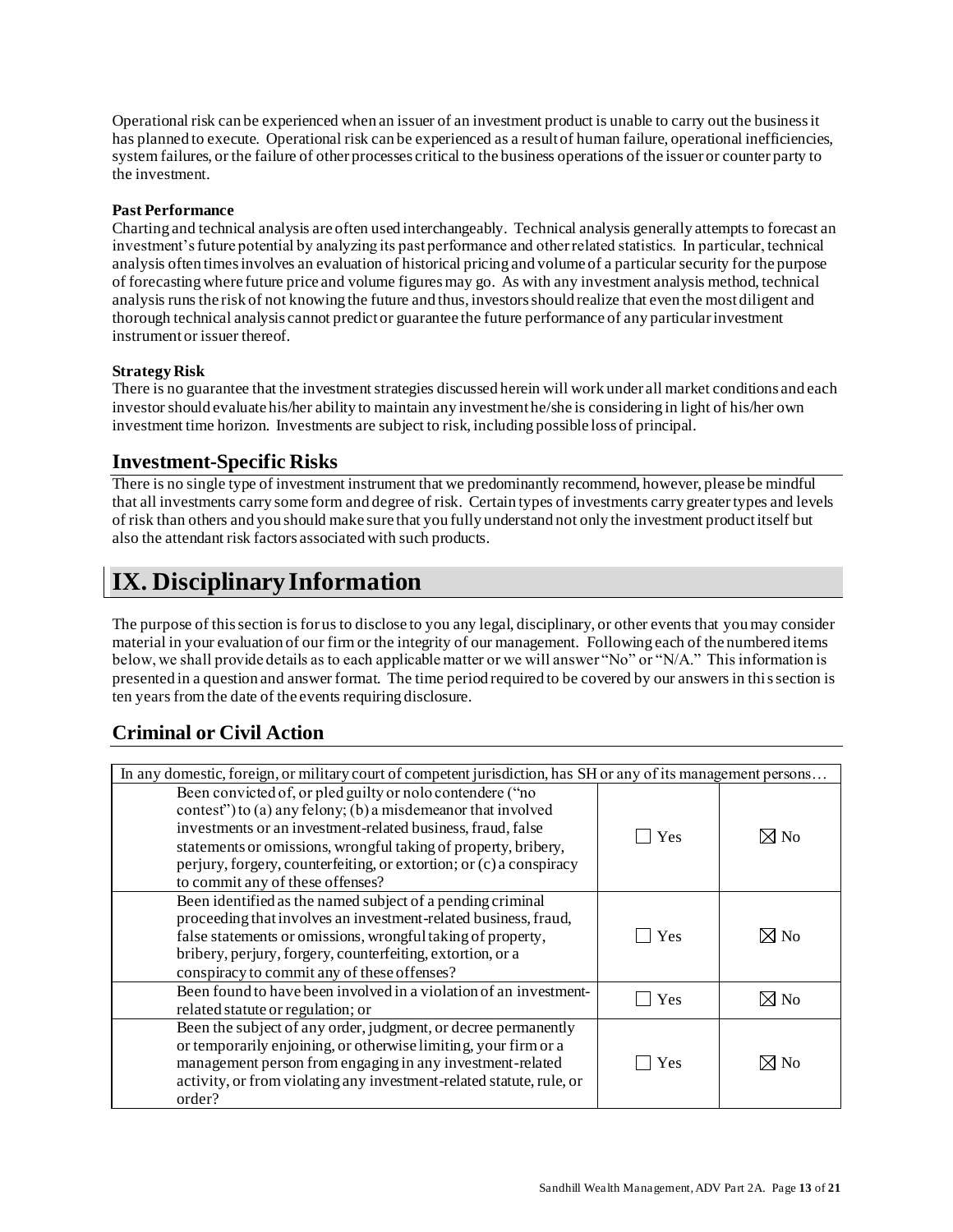# <span id="page-13-0"></span>**Administrative Proceedings**

| Has SH or any of its management persons been the subject of an administrative proceeding before the SEC, any      |             |                |  |
|-------------------------------------------------------------------------------------------------------------------|-------------|----------------|--|
| other federal regulatory agency, any state regulatory agency, or any foreign financial regulatory authority in    |             |                |  |
| which SH or any of its management persons                                                                         |             |                |  |
| Was found to have caused an investment-related business to lose its                                               | $\vert$ Yes | $\boxtimes$ No |  |
| authorization to do business; or                                                                                  |             |                |  |
| Was found to have been involved in a violation of an investment-related statute or regulation and was the subject |             |                |  |
| of an order by the agency or authority                                                                            |             |                |  |
| denying, suspending, or revoking the authorization of SH or one                                                   |             |                |  |
| of its management persons to act in an investment-related                                                         | $\vert$ Yes | $\boxtimes$ No |  |
| business:                                                                                                         |             |                |  |
| barring or suspending SH or one of its management person's                                                        | Yes         | $\boxtimes$ No |  |
| association with an investment-related business;                                                                  |             |                |  |
| otherwise significantly limiting SH or one of its management                                                      |             |                |  |
| person's investment-related activities; or                                                                        | Yes         | $\boxtimes$ No |  |
|                                                                                                                   |             |                |  |
| imposing a civil money penalty of more than \$2,500 on SH or                                                      | Yes         | ⊠ No           |  |
| one of its management persons?                                                                                    |             |                |  |

# <span id="page-13-1"></span>**SRO Proceedings**

| Has SH or any of its management persons been involved in a SRO proceeding in which SH or any of its<br>management persons                                                                                                                                                                                             |            |                |
|-----------------------------------------------------------------------------------------------------------------------------------------------------------------------------------------------------------------------------------------------------------------------------------------------------------------------|------------|----------------|
| Was found to have caused an investment-related business to lose<br>its authorization to do business; or                                                                                                                                                                                                               | $\Box$ Yes | $\times$ No    |
| Was found to have been involved in a violation of the SRO's<br>rules and was: (i) barred or suspended from membership or from<br>association with other members, or was expelled from<br>membership;<br>(ii) otherwise significantly limited from investment-related<br>activities; or (iii) fined more than \$2,500? | l Yes      | $\boxtimes$ No |

# <span id="page-13-2"></span>**X. Other Financial Industry Activities and Affiliations**

The following information will address any active or pending financial industry affiliations that you need to know about for the purpose of identifying any related conflicts of interest that you might consider material in regard to letting us handle your investment advisory needs.

# <span id="page-13-3"></span>**Broker-Dealers**

As previously disclosed, Mr. Gulacsy is a registered representative of Fortune Financial Services, Inc.

# <span id="page-13-4"></span>**Futures Commission Merchants, Introducing Brokers, Commodity Trading Advisors, Commodity Pool Operators**

Neither SH nor any of its management persons is registered as a futures commission merchant, an introducing broker, a commodity trading adviser, or a commodity pool operator, nor do either parties have an application pending or otherwise in process for the purpose of seeking registration as any of these types of firms. Further, none of our management persons are registered as or currently seeking registration as associated persons of any of these types of firms.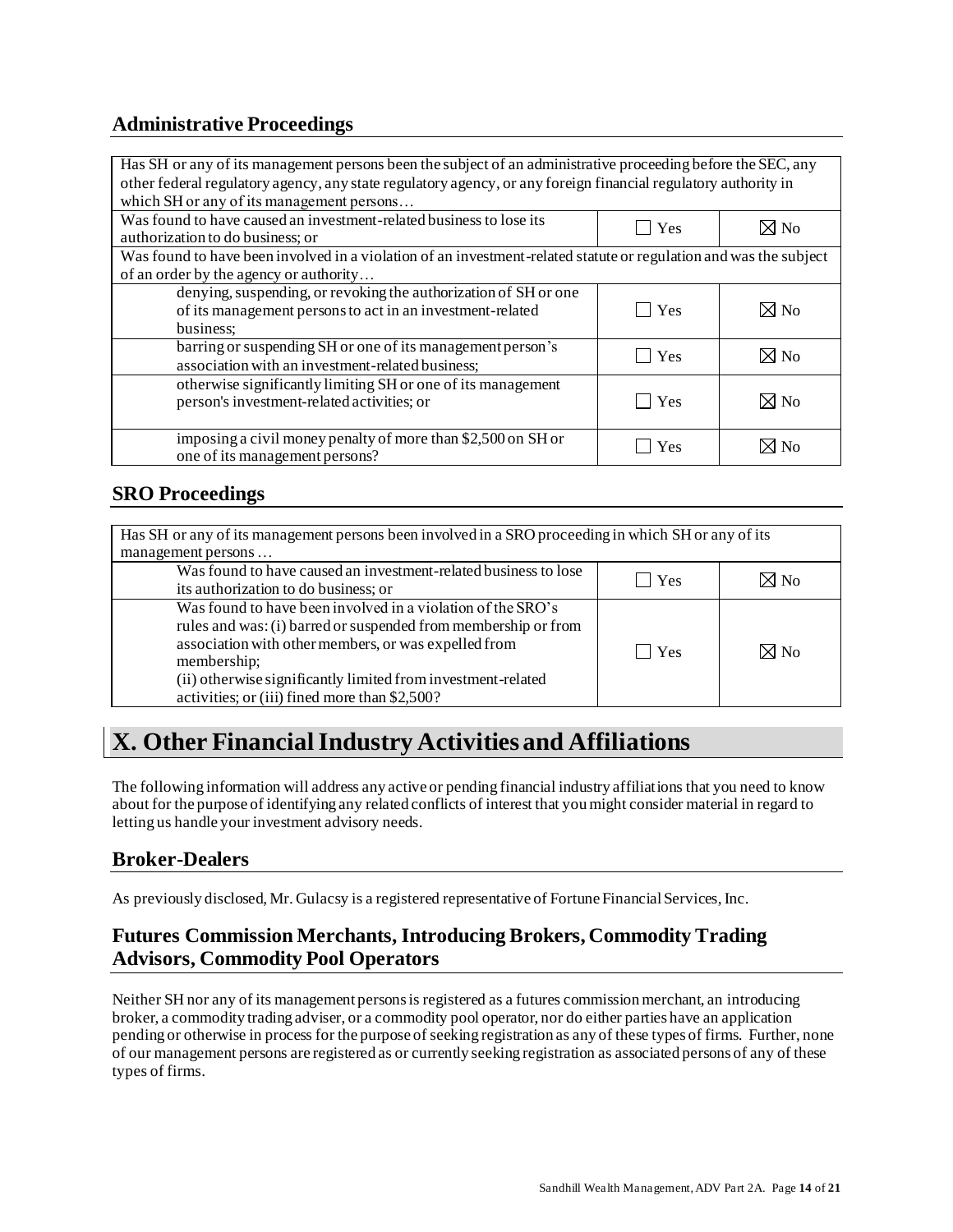# <span id="page-14-0"></span>**Related Persons**

The following information will address any relationship or arrangement that is material to our advisory business or our clients that we or any of our management persons have with any of our related persons. In any such case, the related person is identified below and we have also addressed the nature of any conflict(s) arising out of this relationship/arrangement and how we address such conflict(s).

<span id="page-14-1"></span>Please refer to the previous disclosures regarding Mr. Gulacsy'ssecurities sales through Fortune Financial, Inc.

### **Use of Other Investment Advisers**

Presently, we do not use any other investment advisor to assist us in managing your accounts.

# <span id="page-14-2"></span>**XI. Code of Ethics, Participation or Interest in Client Transactions and Personal Trading**

### <span id="page-14-3"></span>**Code of Ethics**

We take great pride in our commitment to serving our clients' needs and the integrity with which we conduct our business. In our recent history, the financial services industry has come under significant scrutiny, especially in the area of the inherent responsibility of financial professionals to behave in the best interests of their clients.

We have developed a Code of Ethics ("Code") as a means of memorializing our vision of appropriate and professional conduct in carrying out the business of providing investment advisory services. Our Code addresses issues such as the following:

- Standards of conduct and compliance with applicable laws, rules, and regulations
- Protection of material non-public information
- The addressing of conflicts of interest
- Employee disclosure and reporting of personal securities holdings and transactions
- The firm's IPO and private placement policy
- The reporting of violations of the Code
- Educating employees about the Code
- Enforcement of the Code

Each of our representatives has been furnished with a copy of our Code and has signed their names to a written acknowledgement attesting to their understanding of the Code and acceptance of its terms. A copy of our Code is available to all current and/or prospective clients upon request.

# <span id="page-14-4"></span>**Participation in Client Trading**

The information in this item is intended to address situations in which we or one of our related persons may have a material financial interest in the investment instruments we may recommend to you. No such arrangements exist.

# <span id="page-14-5"></span>**Trading Alongside Our Clients**

On occasion, we may invest for our own accounts or have a financial interest in the same securities or other investments that we recommend or acquire for the accounts of our clients. Further, we may also engage in transactions that are the same as or different than transactions recommended to or made for our client's accounts. Such transactions are permitted if effected, pre-cleared and reported in compliance with our policy on personal securities transactions. Generally, personal securities transactions will not be pre-cleared when an order for the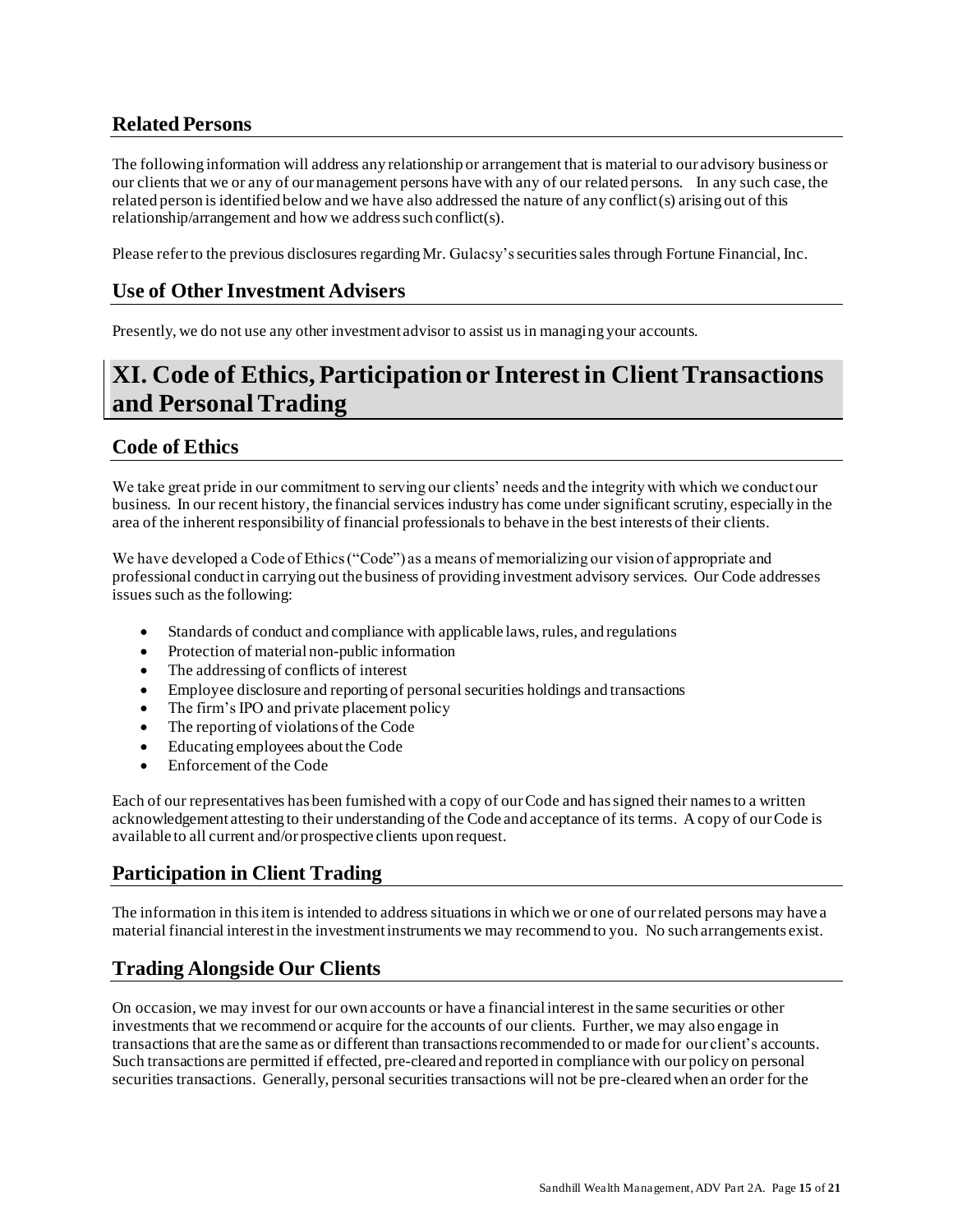same or a related security is pending for the account of a client. Our Designated Supervisor reviews reports of personal transactions in securities by all of our associated persons quarterly or more frequently if required.

#### Investment Policy

None of our associated persons may affect for himself/herself or for accounts in which he/she holds a beneficial interest, any transactions in a security which is being actively recommended to any of our clients, unless in accordance with the following procedures.

#### Firm Procedures

In order to implement our Investment Policy, the following procedures have been put into place.

- 1) If we are recommending that any of our clients buy any security, no associated person may purchase that security prior to a client's purchase of that security; and
- 2) If we are recommending that any of our clients sell any security, no associated person may sell that security prior to a client's sale of that security.

As an alternative to the procedures described in the preceding points, we may include our own order(s) in a batch order with other client orders that would involve average pricing for the entire batch such that we would receive the same pricing as all other clients participating in the batch.

It is the primary intent of these procedures to ensure that the best interests of our clients are always served over that of our own. Trading on our own behalf that results in our own interests being served over that of our clients could be considered a breach of our fiduciary duty and thus, is aggressively discouraged.

### <span id="page-15-0"></span>**Batch Trading**

Transactions for the client's account generally will be effected independently, unless we decide to purchase or sell the same securities for several clients at the same or approximately the same time. We may (but are not obligated to) combine or "batch" such orders in order to obtain best execution or to negotiate more favorable transaction rates. To the extent that we elect to aggregate client orders for the purchase or sale of securities, including securities in which our associated persons may invest, we will generally do so in accordance with the parameters set forth in SEC No-Action Letter, *SMC Capital, Inc*. We will not receive any additional compensation or remuneration as a result of a batched order.

# <span id="page-15-1"></span>**XII. Brokerage Practices**

The purpose of this Item is to present to you the factors that we take into consideration when (1 ) selecting or recommending broker-dealers to you for the purpose of effecting transactions on your behalf and (2) for determining the reasonableness of such broker-dealers' compensation related to such transactions.

SH is not a broker-dealer. SH may recommend the following brokers of record and their corresponding custodian:

| <b>Broker of Record</b> | Custodian |  |
|-------------------------|-----------|--|
| Charles Schwab          |           |  |

Factors that SH considers in recommending certain broker-dealers or custodians to clients may include such entity's financial strength, reputation, execution, pricing, and service. In return for effecting securities transactions through certain broker-dealers/custodians, SH or certain of its representatives may receive certain support services that may assist SH in its investment decision-making process for all of SH's clients.

In seeking best execution, the determinative factor is not always the lowest possible cost, but whether the transaction represents the best qualitative execution, taking into consideration the full range of brokerage services, including factors such as execution capability, commission rates, and responsiveness. Accordingly, although SH will seek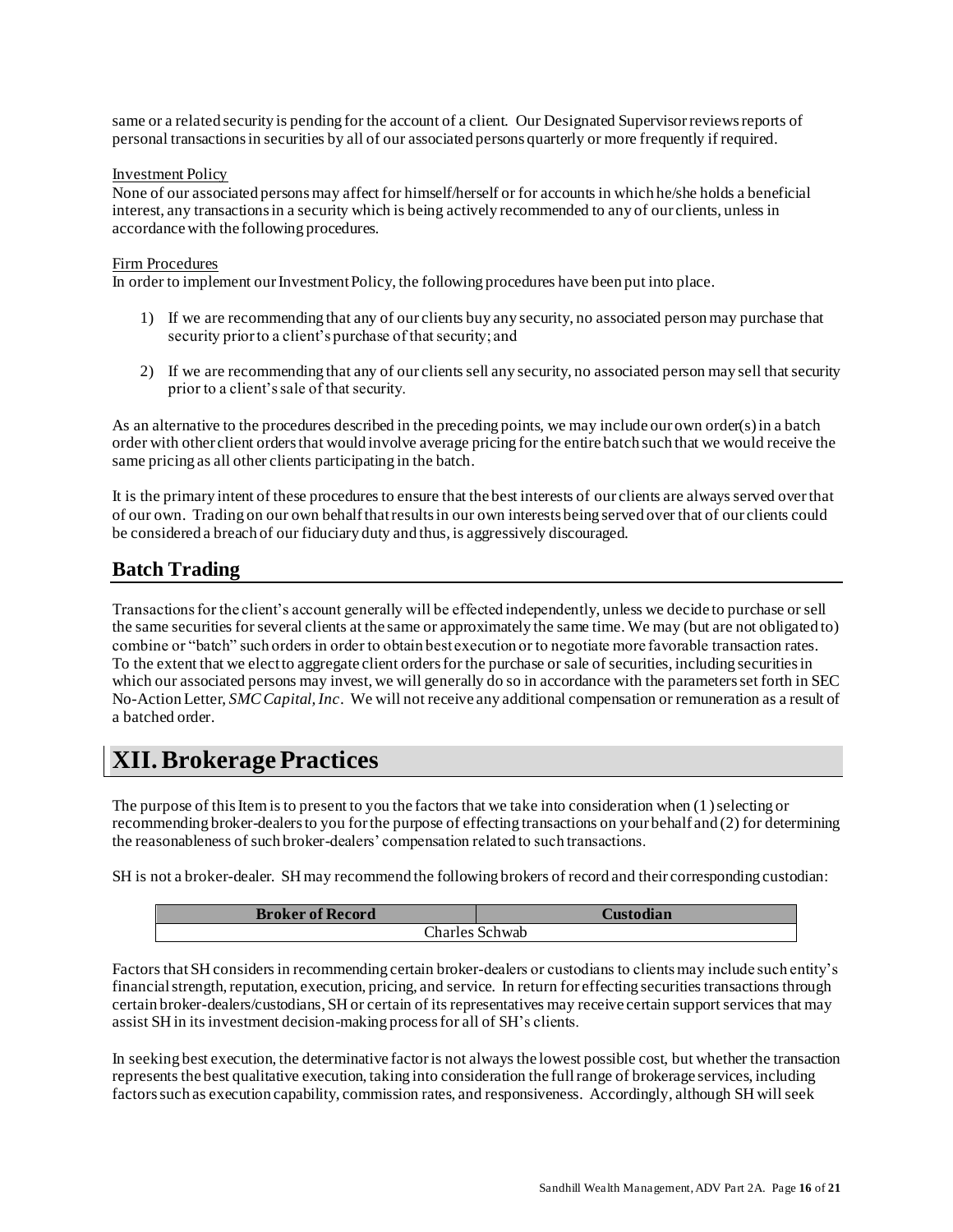competitive rates, it may not necessarily obtain the lowest possible commission rates for the client's account transactions.

The client may direct SH to use a particular broker-dealer (subject to SH's right to decline and/or terminate the engagement) to execute some or all transactions for the client's account. In such an event, the client will negotiate terms and arrangements for the account with that broker-dealer, and SH will not seek better execution services or prices from other broker-dealers or be able to "batch" the client's transactions for execution through other brokerdealers with orders for other accounts managed by SH. As a result, the client may pay higher commissions or other transaction costs or greater spreads, or receive less favorable net prices, on transactions for the account than would otherwise be the case.

# <span id="page-16-0"></span>**Research and Soft Dollar Benefits**

Soft dollar benefits are items such as research or other products or services (other than the typical execution and other brokerage services available to all other investment advisers) that we may receive from a broker-dealer or other party in connection with the client securities transactions we direct to that/a broker-dealer(s). We may receive certain soft dollar benefits from Charles Schwab, out custodian and broker of record.

# <span id="page-16-1"></span>**Brokerage for Client Referrals**

In certain circumstances, firms like ours may receive client referrals as a result of recommending particular brokerdealers or other service providers. We, however, do not participate in any formal arrangements wherein we receive client referrals from any particular broker-dealer in return for selecting or recommending such broker-dealer.

### <span id="page-16-2"></span>**Directed Brokerage**

We do not permit directed brokerage.

# <span id="page-16-3"></span>**Order Batching**

Transactions for the client's account generally will be effected independently, unless we decide to purchase or sell the same securities for several clients at the same or approximately the same time. We may (but are not obligated to) combine or "batch" such orders in order to obtain best execution or to negotiate more favorable transaction rates. Reasoning for attempting to effect a batch order is that we may need to trade in the same security for multiple accounts at or around the same time and batching may allow us to achieve a more favorable price on average for all clients. Batching, however, doesn't guarantee the lowest possible price for execution, however, it is intended to reduce the overall volatility in execution price for a large # of orders that if not batched together, may experience significantly different execution prices. Conversely, in the event that we do not batch a group of orders that otherwise may be a prime candidate for a batched order, the resulting cost for some clients may be higher or lower than what we might be able to achieve by processing a batched order for the benefit of those same clients.

To the extent that we elect to aggregate client orders for the purchase or sale of securities, including securities in which our associated persons may invest, we will generally do so in accordance with the parameters set forth in SEC No-Action Letter, *SMC Capital, Inc*. We will not receive any additional compensation or remuneration as a result of a batched order.

# <span id="page-16-4"></span>**XIII. Review of Accounts**

### <span id="page-16-5"></span>**Review of client accounts.**

Accounts are reviewed monthly and/or quarterly by the President of the Company, David Gulacsy, in addition, Mr. Gulacsy is available to review accounts upon clients' request. An annual review will be conducted to discuss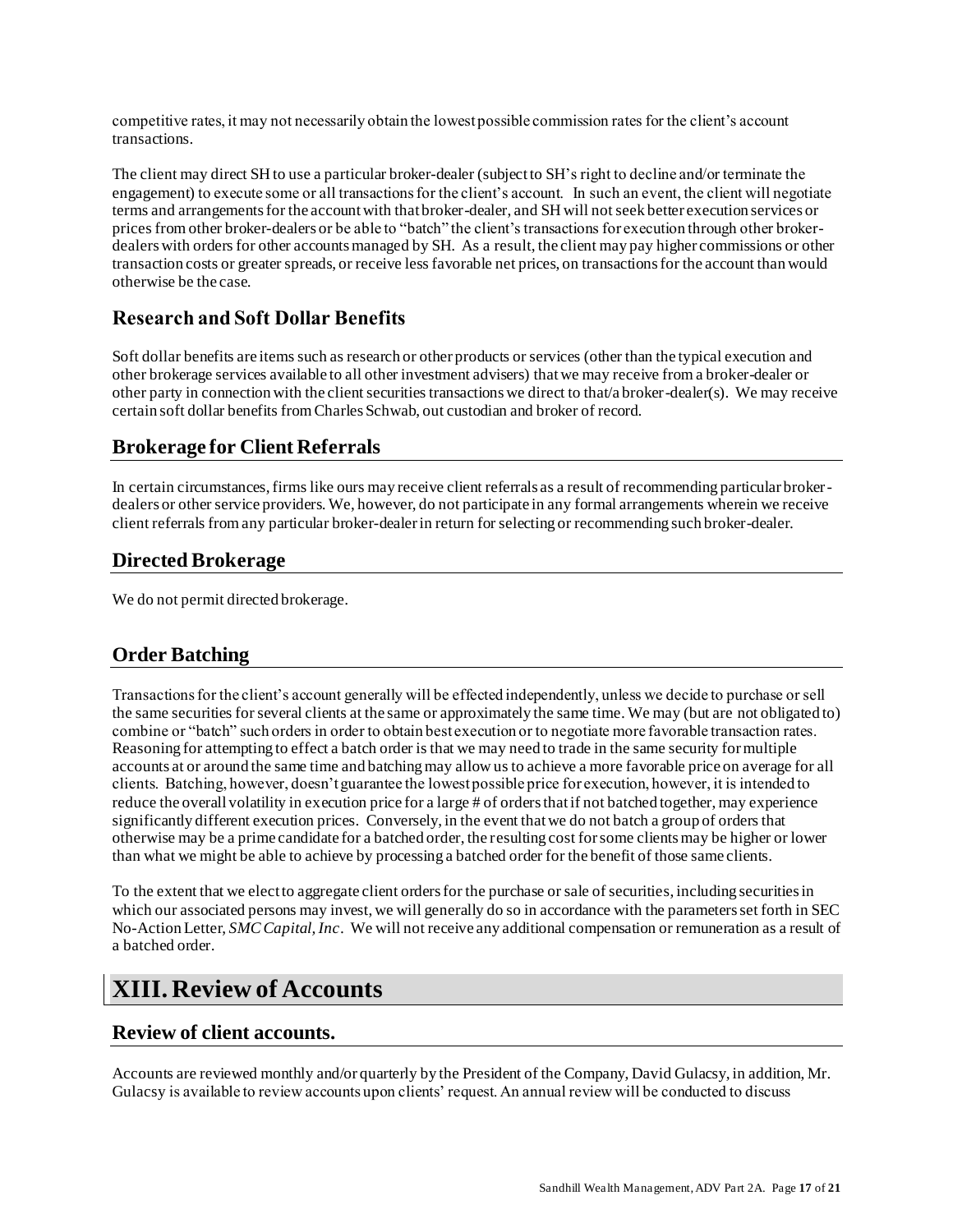investments, allocation, insurance products, and other pertinent areas. The review process contains each of the following elements:

- Assess client's goals and objectives;
- Evaluate the strategy which has been employed;
- Monitor the portfolio; and
- Address the need to rebalance.

Account reviews may be triggered by any one or more of the following events:

- Change in performance;
- Change in management style of any fund, and
- Change in client's objectives.

### <span id="page-17-0"></span>**Non-Periodic Account Reviews**

Events that may trigger further client account reviews in addition to the standard quarterly review process may include, but would not be limited to, a notable increase in the volume of requests by the client to effect transactions in his/her accounts, where such transactions may appear to be inconsistent with the client's previously stated investment objectives. Other factors may include requests by the client to liquidate certain securities positions/contracts where such transactions may appear to be inconsistent with the client's previously stated investment objectives. Additional triggering factors could be the performance on an individual account being an outlier to the performance of accounts with similar investment objectives, and a very important trigger would be customer complaints. This last trigger would be a prime example of a trigger for an intermittent review of a client account.

### <span id="page-17-1"></span>**Reports to Clients**

Clients will receive statements from the appropriate custodian or issuer for brokerage accounts and quarterly statements from mutual fund companies for Mutual Fund Accounts. Upon clients' request, the Company will provide detailed analysis reports, which display the time-weighted rates of return realized in the clients' account.

# <span id="page-17-2"></span>**XIV. Client Referrals and Other Compensation**

#### <span id="page-17-3"></span>**Compensation we receive**

#### **Insurance**

Certain of SH's representatives are licensed to sell insurance products and may receive compensation for the sale of these products. This compensation may provide incentive to recommend these insurance products.

Even if our supervised persons were not registered/licensed to sell the types of products/services addressed in this section, the majority of your transactions involving such products would still result in you paying a commission for those products. In the case of our supervised persons, their active registration/licensing may allow them to be able to receive such Additional Compensation as opposed to the executing financial institution or other licensed agent receiving that compensation.

Any Additional Compensation received by our supervised persons in connection with the products/services described in the preceding section is deemed routine and customary compensation for such activities and is not believed to be inappropriate.

#### **Broker Dealer Representative**

Certain of SH's representatives are registered to sell securities and may receive compensation for the sale of these products. This compensation may provide incentive to recommend securities products.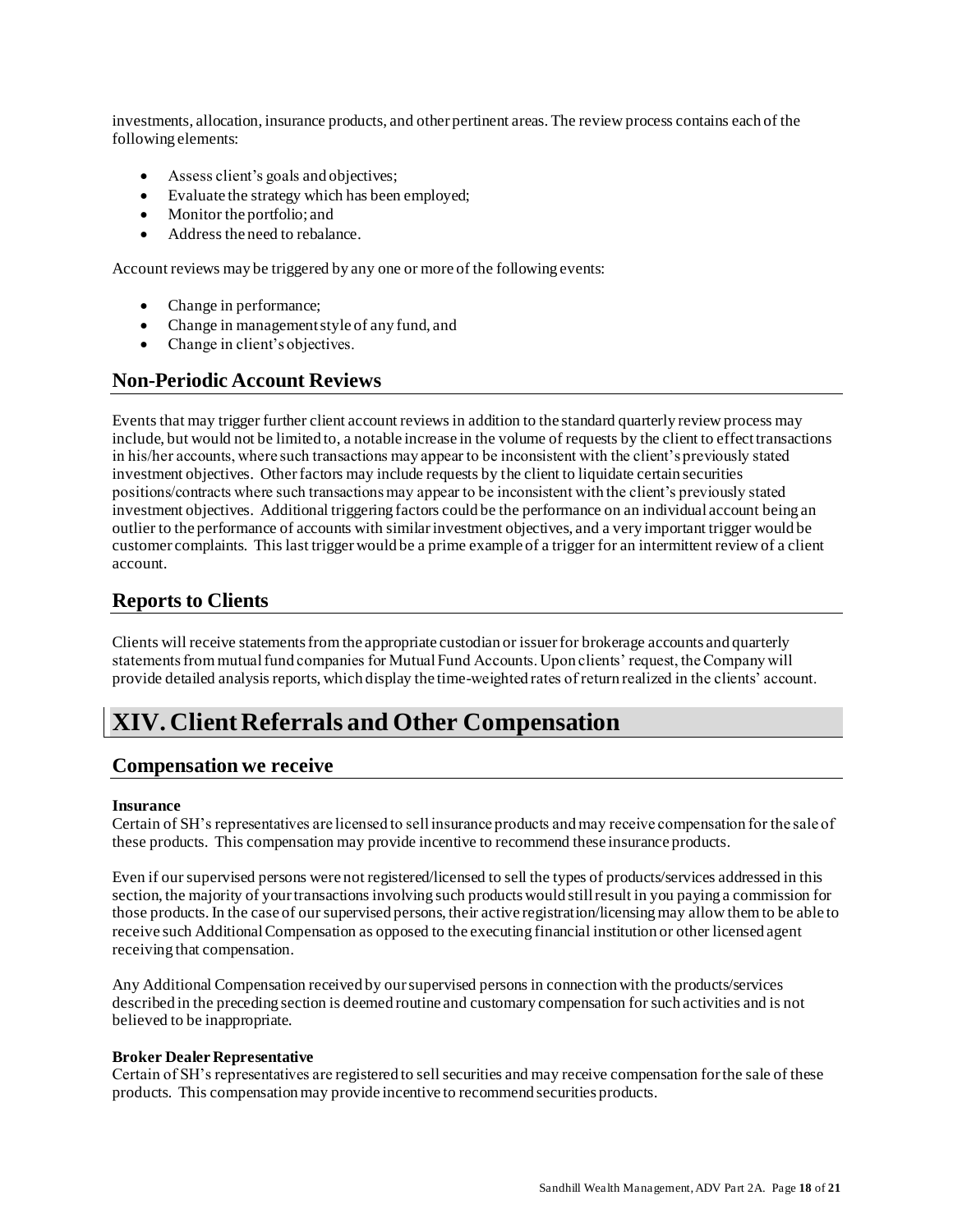Even if our supervised persons were not registered/licensed to sell the types of products/services addressed in this section, the majority of your transactions involving such products would still result in you paying a commission for those products. In the case of our supervised persons, their active registration/licensing may allow them to be able to receive such Additional Compensation as opposed to the executing financial institution or other licensed agent receiving that compensation.

Any Additional Compensation received by our supervised persons in connection with the products/services described in the preceding section is deemed routine and customary compensation for such activities and is not believed to be inappropriate.

# <span id="page-18-0"></span>**Compensation we pay**

Under certain circumstances, firms like ours may compensate other parties for having referred clients or potential investment advisory clients them. These sorts of arrangements are generally referred to as "solicitor" arrangements. We do not participate in any solicitor arrangements.

# <span id="page-18-1"></span>**XV. Custody**

We engage in certain activities that result in us being deemed to have custody of certain of our client's funds and/or securities.

- $\Box$  Automatic fee deduction from your brokerage or other trading accounts
- $\Box$  Physical possession or control (even temporary) of client funds or securities
- $\Box$  The ability to gain access to any client funds and/or securities
- $\Box$  One of our related persons has custody of funds and/or securities subject to our investment advisory services
- $\Box$  We or one of our related persons serves as the general partner, managing member, or other similar type of control person to an investment fund to which we provide investment advisory services.

As stated previously your account statements will be provided by the qualified custodian that maintains physical possession of your accounts/assets. In the event that we also provide you information related to your accounts, you are urged to review and compare that information to the information contained on the account statements or other statements received from the qualified custodian.

# <span id="page-18-2"></span>**XVI. Investment Discretion**

As part of our investment advisory services, we will generally seek and obtain your authorization to carry out part of our services on a purely discretionary basis. We will memorialize your authorization of our discretionary authority in our Client Profile & Advisory Agreement.

If you have authorized us to do so, we will exercise discretion over the following areas.

- 1) The securities to be bought or sold for a client's account
- 2) The amount of securities to be bought or sold for a client's account

We will have authority to exercise complete discretion with regard to the above-named factors without restriction. If done so on a non-discretionary basis, we will make certain recommendations that must be authorized by you prior to our facilitation of any such transactions. As may be separately agreed to in writing, we will observe any other specific limitations that may be imposed by you in relation to this discretionary authority.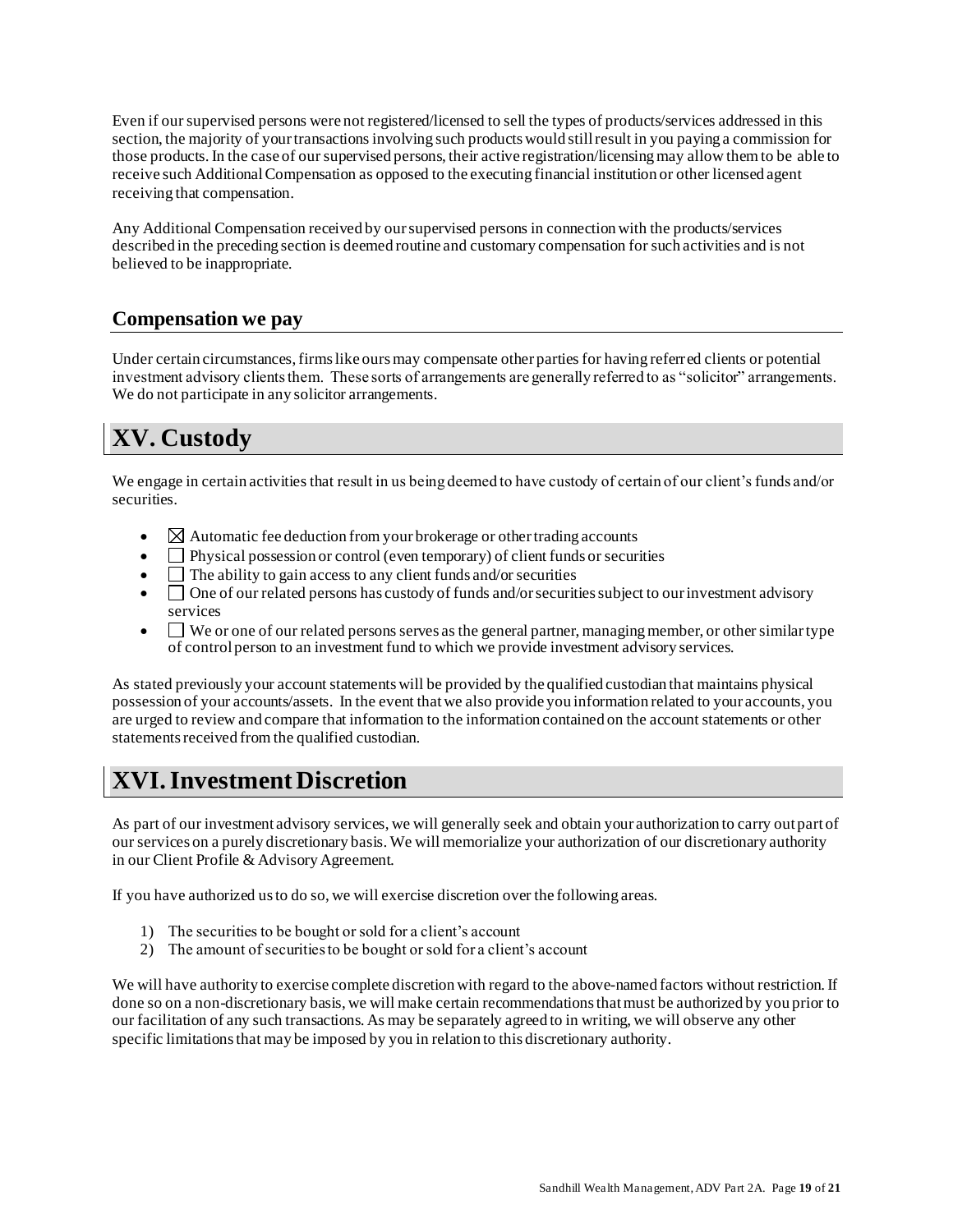# <span id="page-19-0"></span>**XVII. Voting Client Securities**

# <span id="page-19-1"></span>**Proxy Voting**

We do not vote proxies on behalf of any securities you own.

Since you have not authorized us to vote proxies on your behalf, we will not do so. Proxies related to the securities you own will be disseminated as dictated by the issuer, transfer agent, or as otherwise set forth in the account opening paperwork you completed for the custodian holding your account/assets. If you have questions related to a particular proxy notice, please call us at 407-214-6424.

# <span id="page-19-2"></span>**XVIII. Financial Information**

# <span id="page-19-3"></span>**Balance Sheet**

We do not require or solicit prepayment of more than \$1,200 in fees per client, six months or more in advance. As a result, we are not required to provide our clients with a copy of our balance sheet from our most recently completed fiscal year.

# <span id="page-19-4"></span>**Adverse Financial condition**

In the event that we have discretionary authority or custody of any of our clients' assets or if we require or solicit prepayment of more than \$1,200 in fees per client, six months or more in advance, we are required to disclose any financial condition that is reasonably likely to impair our ability to meet contractual commitments with our clients. Regardless of the fact that we do not maintain or exercise discretionary authority or have custody of any of our clients' assets and we do not require or solicit prepayment of more than \$1,200 in fees per client, six months or more in advance, we have no adverse financial conditions to report.

# <span id="page-19-5"></span>**Bankruptcy-Related Matters**

During the past ten years, SH has not been the subject of a bankruptcy petition.

# **XIX. Information for State Registered Investment Advisors**

The information regarding Mr. Gulacsy's education, business background and other businesses can be found in the Part 2B supplement of this brochure.

We do not accept performance-based fees.

None of our management persons have been involved in an award or otherwise to have been found liable in an arbitration claim alleging damages in excess of \$2,500 involving any of the following matters.

- A investment or an investment-related business or activity;
- Fraud, false statement(s), or omissions;
- Theft, embezzlement, or other wrongful taking of property;
- Bribery, forgery, counterfeiting, or extortion; or
- Dishonest, unfair, or unethical practices.

None of our management persons have been involved in an award or otherwise to have been found liable in a civil, SRO, or administrative proceeding involving any of the following matters.